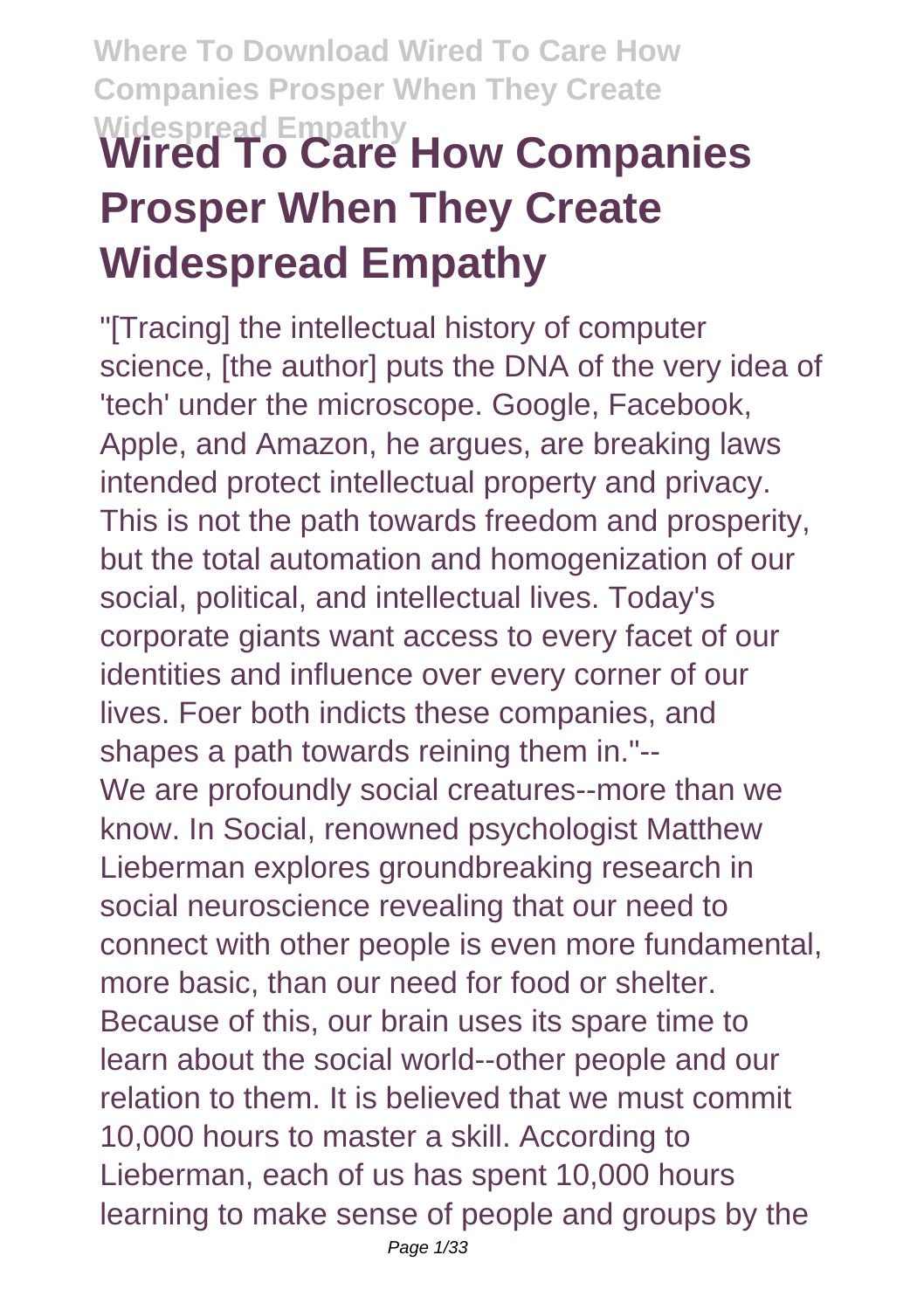Widespread Empathy<br>time we are ten. Social argues that our need to reach out to and connect with others is a primary driver behind our behavior. We believe that pain and pleasure alone guide our actions. Yet, new research using fMRI--including a great deal of original research conducted by Lieberman and his UCLA lab--shows that our brains react to social pain and pleasure in much the same way as they do to physical pain and pleasure. Fortunately, the brain has evolved sophisticated mechanisms for securing our place in the social world. We have a unique ability to read other people's minds, to figure out their hopes, fears, and motivations, allowing us to effectively coordinate our lives with one another. And our most private sense of who we are is intimately linked to the important people and groups in our lives. This wiring often leads us to restrain our selfish impulses for the greater good. These mechanisms lead to behavior that might seem irrational, but is really just the result of our deep social wiring and necessary for our success as a species. Based on the latest cutting edge research, the findings in Social have important real-world implications. Our schools and businesses, for example, attempt to minimalize social distractions. But this is exactly the wrong thing to do to encourage engagement and learning, and literally shuts down the social brain, leaving powerful neuro-cognitive resources untapped. The insights revealed in this pioneering Page 2/33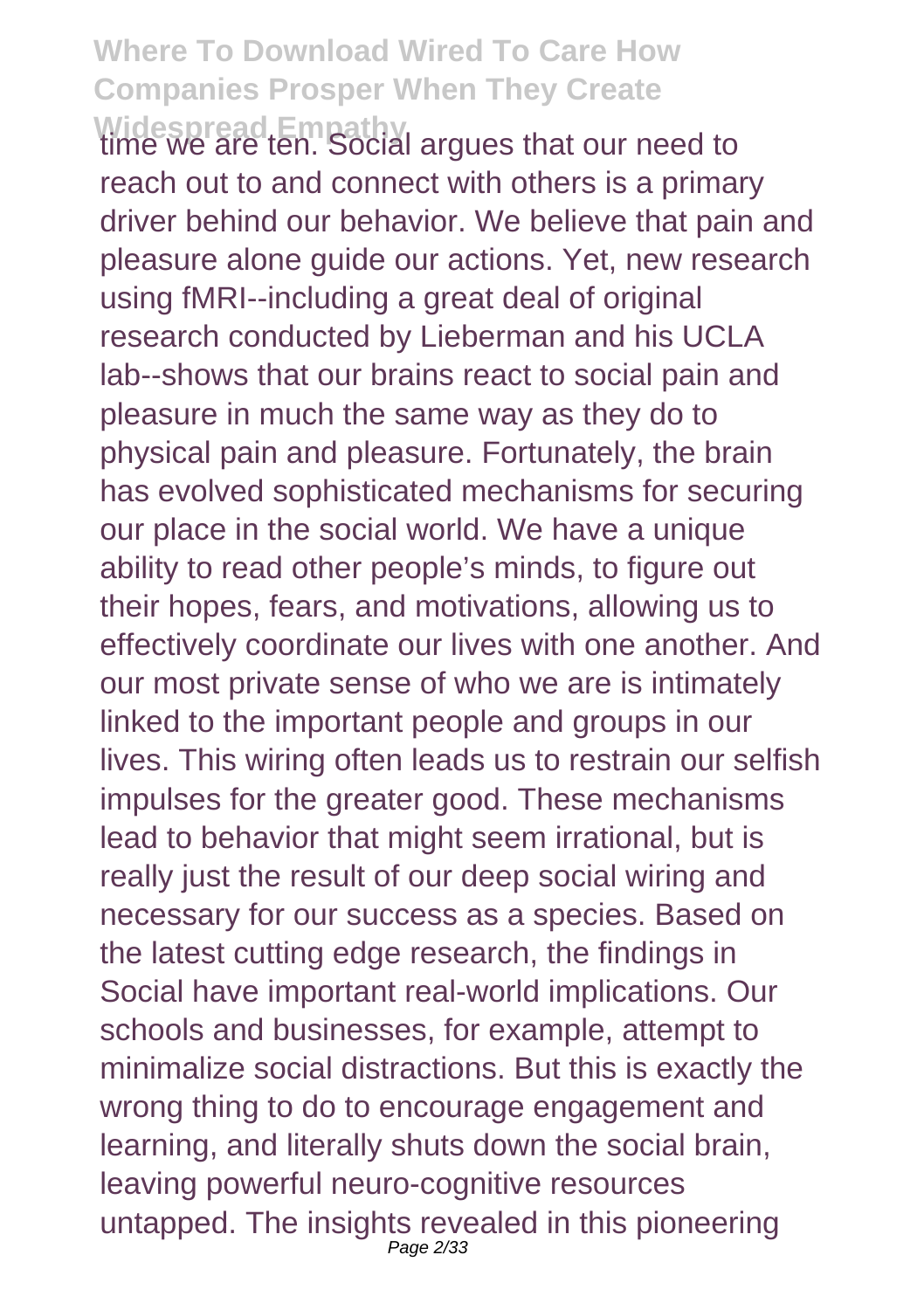**Widespread Empathy** book suggest ways to improve learning in schools, make the workplace more productive, and improve our overall well-being.

The #1 New York Times bestseller. Over 3 million copies sold! Tiny Changes, Remarkable Results No matter your goals, Atomic Habits offers a proven framework for improving--every day. James Clear, one of the world's leading experts on habit formation, reveals practical strategies that will teach you exactly how to form good habits, break bad ones, and master the tiny behaviors that lead to remarkable results. If you're having trouble changing your habits, the problem isn't you. The problem is your system. Bad habits repeat themselves again and again not because you don't want to change, but because you have the wrong system for change. You do not rise to the level of your goals. You fall to the level of your systems. Here, you'll get a proven system that can take you to new heights. Clear is known for his ability to distill complex topics into simple behaviors that can be easily applied to daily life and work. Here, he draws on the most proven ideas from biology, psychology, and neuroscience to create an easy-tounderstand guide for making good habits inevitable and bad habits impossible. Along the way, readers will be inspired and entertained with true stories from Olympic gold medalists, award-winning artists, business leaders, life-saving physicians, and star comedians who have used the science of small Page 3/33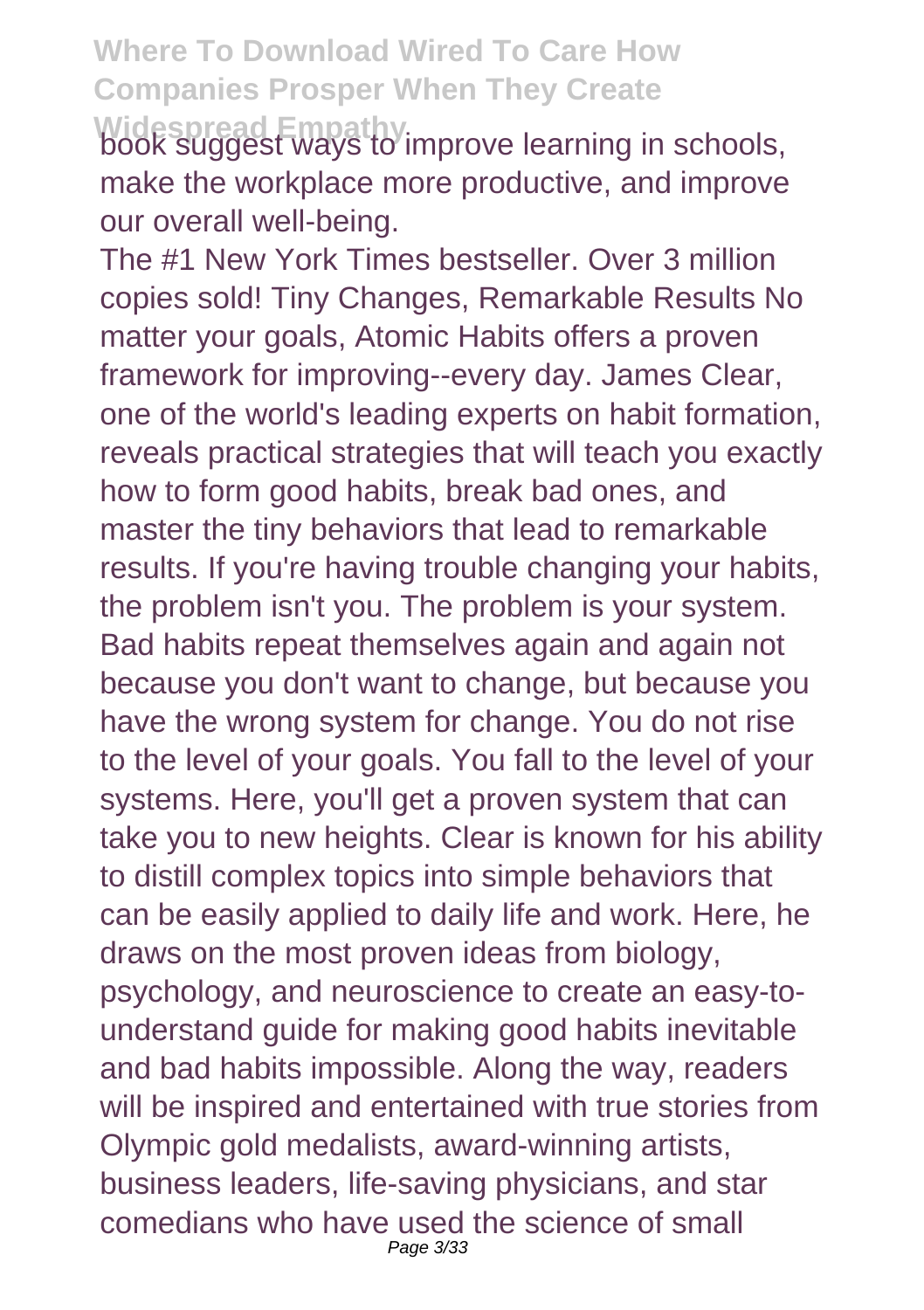**Widespread Empathy** habits to master their craft and vault to the top of their field. Learn how to: • make time for new habits (even when life gets crazy); • overcome a lack of motivation and willpower; • design your environment to make success easier; • get back on track when you fall off course; ...and much more. Atomic Habits will reshape the way you think about progress and success, and give you the tools and strategies you need to transform your habits--whether you are a team looking to win a championship, an organization hoping to redefine an industry, or simply an individual who wishes to quit smoking, lose weight, reduce stress, or achieve any other goal. The reign of Big Tech is here, and Americans' First Amendment rights hang by a keystroke. Amassing unimaginable amounts of personal data, giants like Google, Facebook, Amazon, and Apple—once symbols of American ingenuity and freedom—have become a techno-oligarchy with overwhelming economic and political power. Decades of unchecked data collection have given Big Tech more targeted control over Americans' daily lives than any company or government in the world. In The Tyranny of Big Tech, Senator Josh Hawley of Missouri argues that these mega-corporations—controlled by the robber barons of the modern era—are the gravest threat to American liberty in decades. To reverse course, Hawley argues, we must correct progressives' mistakes of the past. That means Page 4/33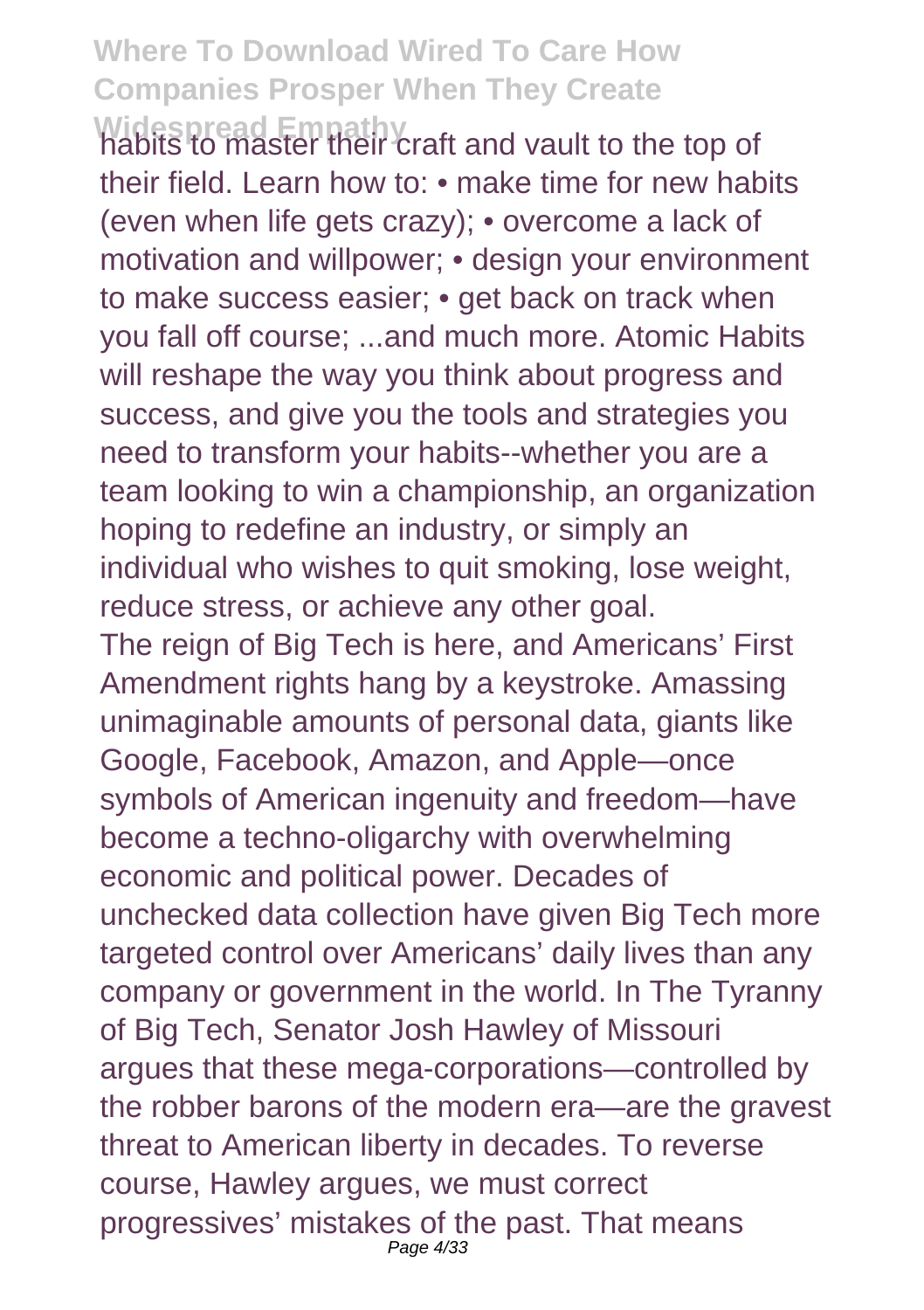**Widespread Empathy** recovering the link between liberty and democratic participation, building an economy that makes the working class strong, independent, and beholden to no one, and curbing the influence of corporate and political elites. Big Tech and its allies do not deal gently with those who cross them, and Senator Hawley proudly bears his own battle scars. But hubris is dangerous. The time is ripe to overcome the tyranny of Big Tech by reshaping the business and legal landscape of the digital world. Serial entrepreneur Christiane Lemieux describes the new rules of entrepreneurship and business, arguing that visionary startups leverage the concept of "frictionless" to beat their competitors. Based on interviews with dozens of startup founders, experts and scholars on entrepreneurship, Frictionless provides readers with a wide-ranging education in starting companies that thrive in the world of frictionless commerce—made possible by new technologies, a new mindset, and new demands from Millennial consumers. Working with bestselling author and journalist Duff McDonald, Lemieux also shares her own story—lessons learned, failures absorbed—at the helm of DwellStudio (which was acquired by Wayfair) and her latest venture, The Inside. Some founders profiled in the book are reducing friction in their own business models, others reduce friction through improved customer experiences, and still others are revolutionizing their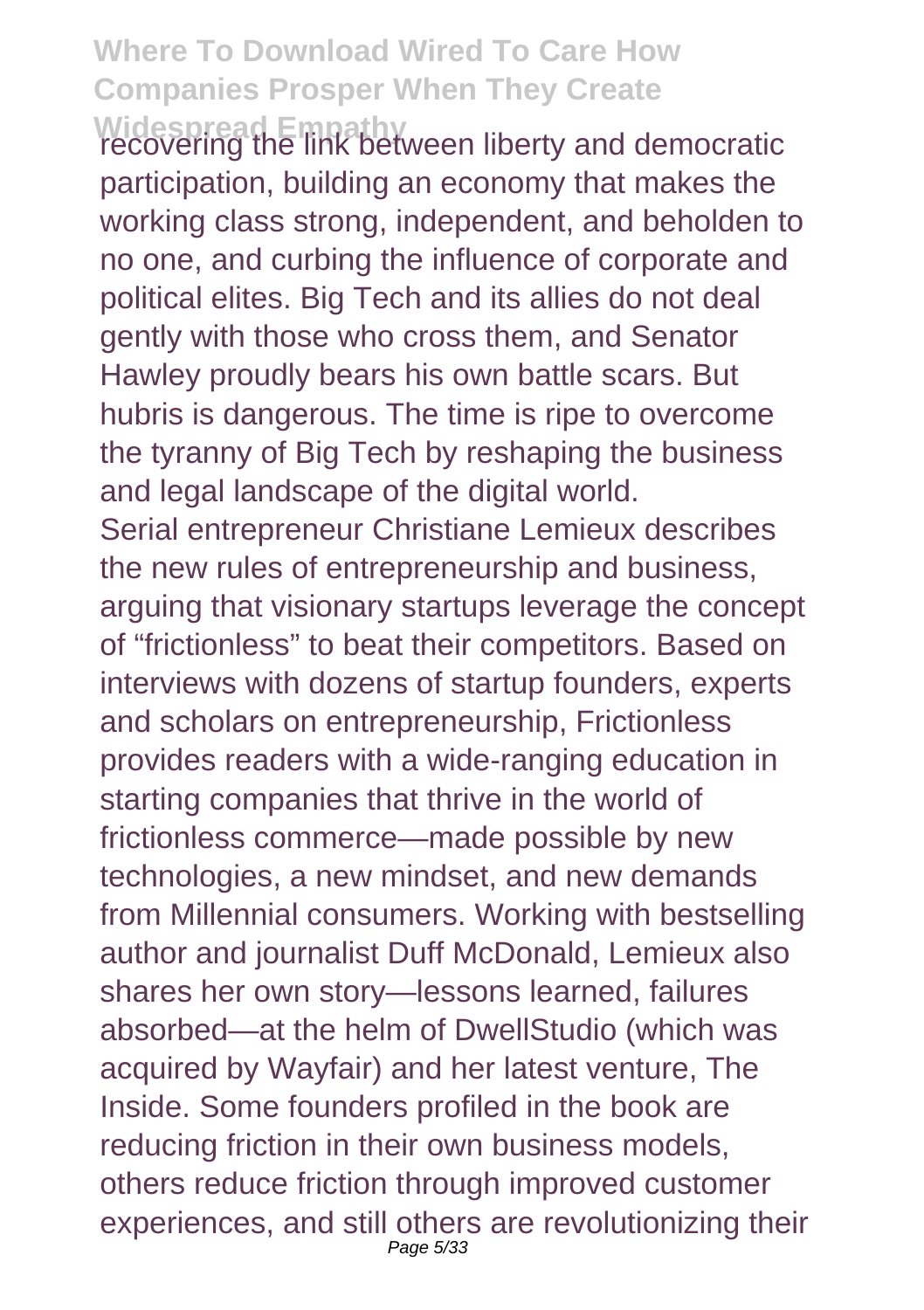Widespread Empathy<br>operations to create frictionless organizations. Readers will glean lessons from the founders of wellknown companies such as Instant Pot, Bonobos, Hims, and Halo Top—as well as upstarts Billie, Dame Products, and Convene. Frictionless outlines the groundwork necessary for getting a company up-andrunning and explains how companies make and market products and services while meeting the demands of their customers and employees today. Frictionless is the essential handbook for creating tomorrow's mind set and competitive advantage. "Highbrow, brilliant." --The Approval Matrix, New York magazine One of Cosmopolitan's 12 Books You'll Be Dying to Read This Summer A Publishers Weekly Best Book of Summer 2020 A Vulture Best Book of Summer 2020 One of Refinery29's 25 Books You'll Want to Read This Summer An Esquire Must-Read Book of Summer 2020 A Book Riot Best Book of 2020 \*so far The female cofounders of a wellness start-up struggle to find balance between being good people and doing good business, while trying to stay BFFs. Maren Gelb is on a company-imposed digital detox. She tweeted something terrible about the President's daughter, and as the COO of Richual, "the most inclusive online community platform for women to cultivate the practice of self-care and change the world by changing ourselves," it's a PR nightmare. Not only is CEO Devin Avery counting on Maren to be fully present for their next round of Page 6/33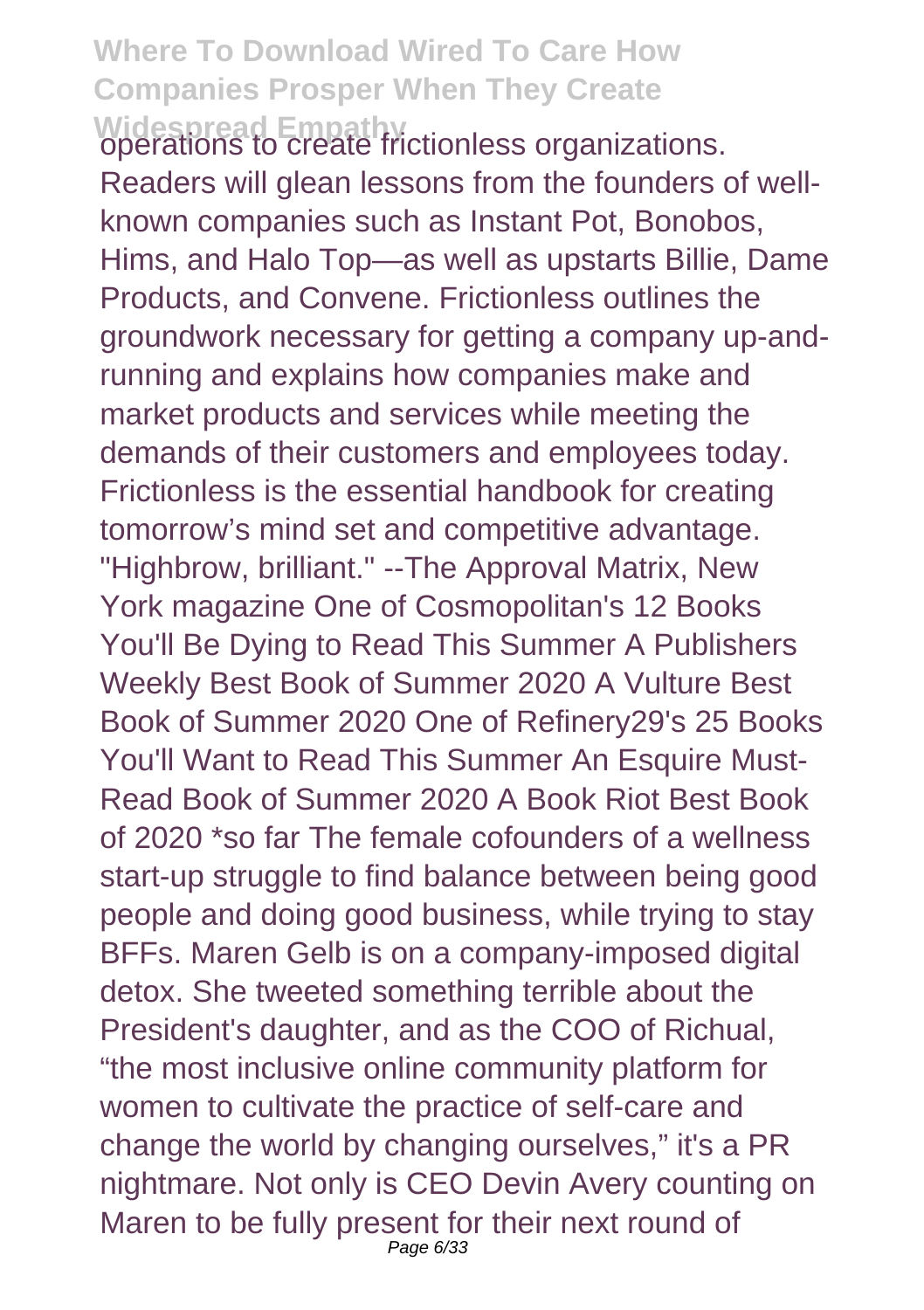**Widespread Empathy** funding, but indispensable employee Khadijah Walker has been keeping a secret that will reveal just how feminist Richual's values actually are, and former Bachelorette contestant and Richual board member Evan Wiley is about to be embroiled in a sexual misconduct scandal that could destroy the company forever. Have you ever scrolled through Instagram and seen countless influencers who seem like experts at caring for themselves—from their yoga crop tops to their well-lit clean meals to their serumed skin and erudite-but-color-coded reading stack? Self Care delves into the lives and psyches of people working in the wellness industry and exposes the world behind the filter.

The COVID-19 pandemic is disrupting nearly every aspect of our daily lives, but as Henna Inam points out in Wired for Disruption, agility is already a hardwired trait in each of us. Her timely book gives us the 15 accelerators (specific tools and practices) we need to switch on our in-built agility in order to thrive and be a force for good in times of disorder and chaos. There are five big challenges of leading in disruptive times: First, our neurobiology sees disruptive change as a threat to survival. This evolutionary reaction slows down our adaptation by reducing cognition and increasing burnout. Second, our old mindsets and biases prevent us from seeing new reality clearly. This prevents us from being creative. We need meta-learning to learn, unlearn Page 7/33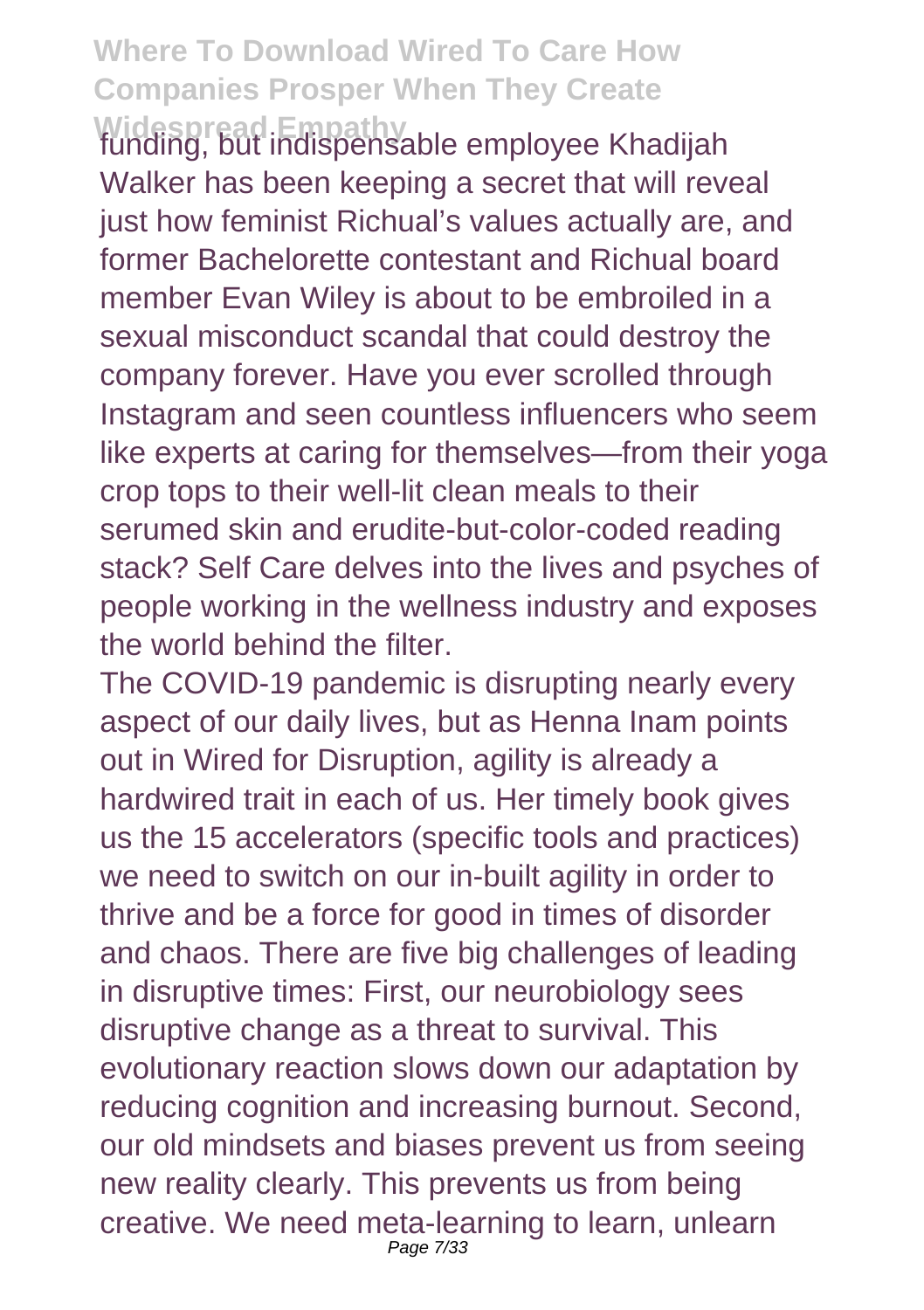Widespread Empathy<br>and relearn. Third, our threat states and fluid teams of the future make collaboration harder, just when it is most needed to create opportunities. Fourth, while we recognize we're more interdependent than ever, we are missing the skill sets to influence our wider eco-system. Fifth, upskilling and growth is urgently needed for millions to solve our collective challenges. This requires a step-change in our ability to grow ourselves and others. These are Henna Inam's Five Shifts in Agility that we need to switch on: 1. Neuro-Emotional Agility: the ability to activate neural states that accelerate our adaptability. 2. Learning Agility: the ability to rapidly learn, unlearn, and re-learn based on the situation in front of us. 3. Trust Agility: the ability to develop just-in-time trust with diverse fluid teams and energize creative contributions. 4. Stakeholder Agility: the ability to influence multiple stakeholders with competing needs toward solutions that serve the broader ecosystem. 5. Growth Agility: the ability to grow ourselves and others to accelerate a future-ready workforce. Disruptions are opportunities to reimagine, re-invent, and re-invigorate - to create something better. We have many collective problems to solve for a thriving planet that works better for all. Henna Inam's Wired for Disruption helps each of us be inspired, use our voice, and activate the embedded agility already within us. You can join her community of leaders inspired to be a force for good Page 8/33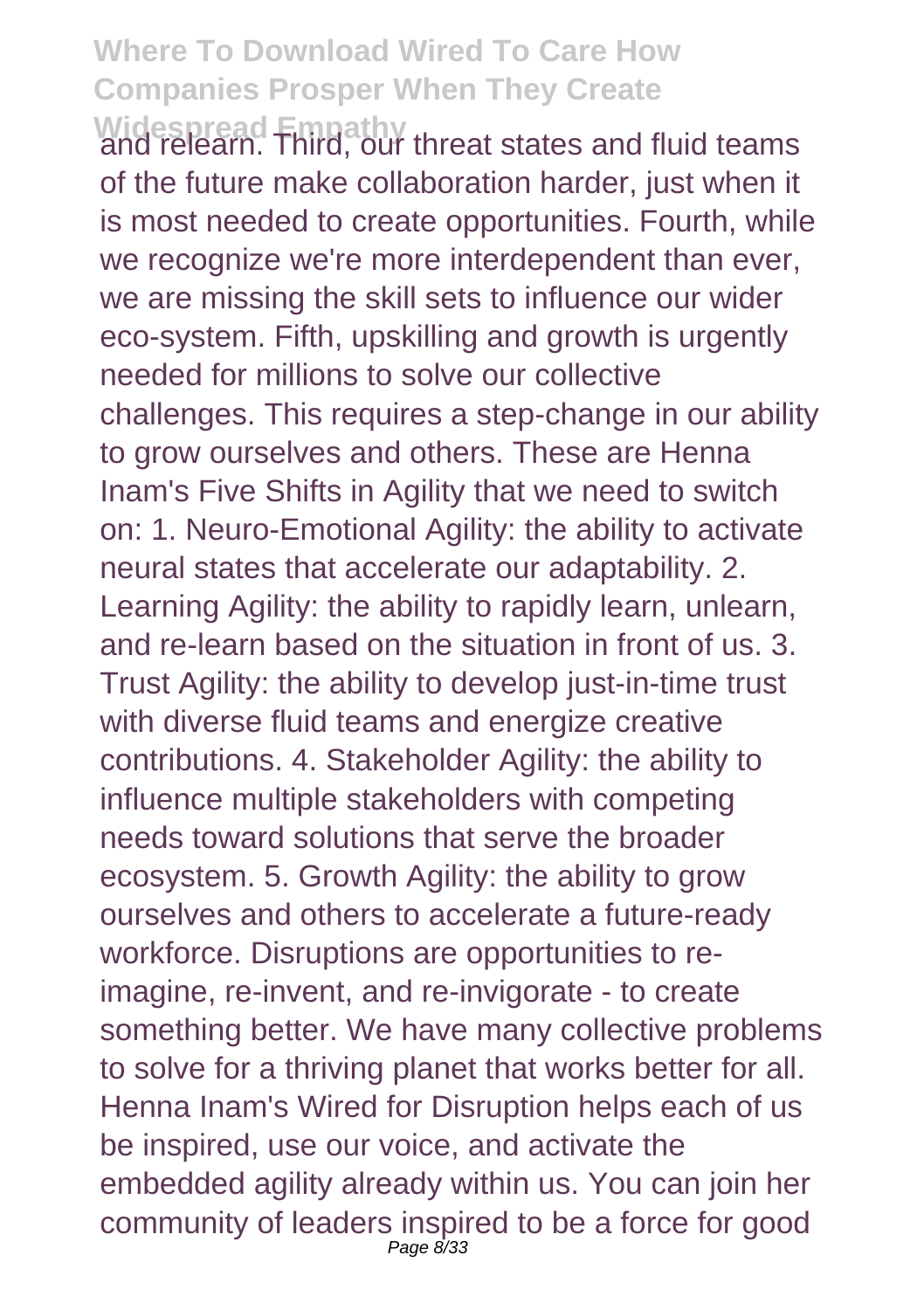#### **Where To Download Wired To Care How Companies Prosper When They Create Widespread Empathy** in disruption at www.transformleaders.tv

Wired to CareHow Companies Prosper when They Create Widespread EmpathyFT Press "Raw. Smart. Quick-witted. Mouthwatering. Just a few adjectives that describe this exquisite tale. Do not let this unforgettable story, or its incredible cast of characters, slip by you." -DARYNDA JONES, New York Times bestselling author A rip-roarin' new snarky, sexy sci-fi paranormal romance series with the perfect balance of humor, heat, and heart. Now that Texas has seceded and the world is spiraling into chaos, good guys come in unlikely packages and love sprouts in the most inconvenient places... Rogue scientist • technologically enhanced • deliciously attractive Heron Farad should be dead. But technology has made him the man he is today. Now he heads a crew of uniquely skilled outsiders who fight to salvage what's left of humanity: art, artifacts, books, ideas-sometimes even people. People like Mari Vallejo. Gun for hire • Texan rebel • always hits her mark Mari has been lusting after her mysterious handler for months. But when a by-the-book hit goes horribly sideways, she and Heron land on the universal most wanted list. Someone set them up. Desperate and on the run, they must trust each other to survive, while hiding devastating secrets. As their explosive chemistry heats up, it's the perfect storm... More praise: "Wanted and Wired delivers a high-octane adventure with riveting twists and turns, fresh yet gritty characters, and miles of sci-fi sizzle. I loved it!"-Amanda Bouchet, award-winning author of A Promise of Fire One of 2021's Most Highly Anticipated New Page 9/33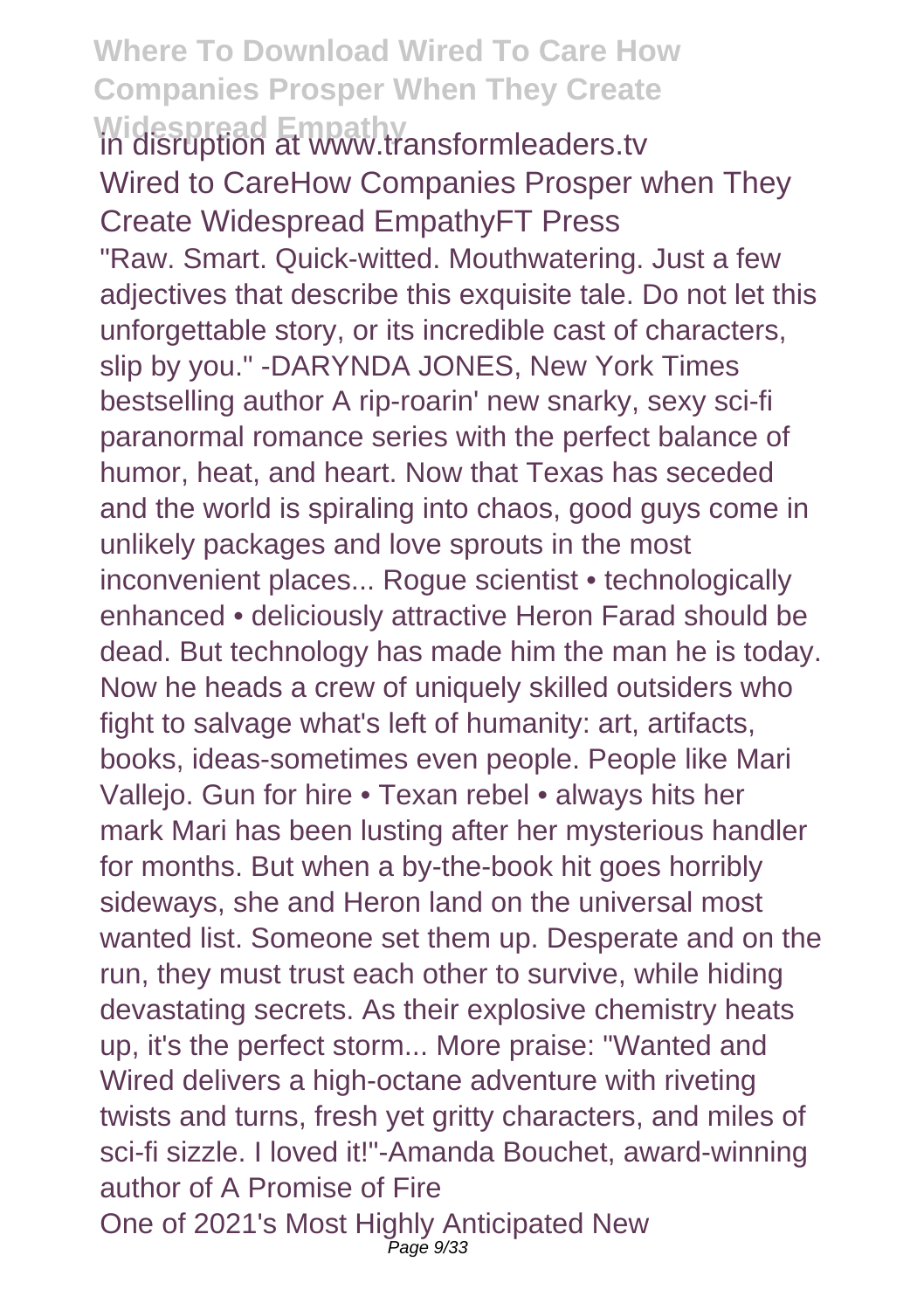**Widespread Empathy** Books—Newsweek One of The 20 Leadership Books to Read in 2020—Adam Grant One of The Best New Wellness Books Hitting Shelves in January 2021—Shape.com A Top Business Book for January 2021—Financial Times A Next Big Idea Club Nominee Social Chemistry will utterly transform the way you think about "networking." Understanding the contours of your social network can dramatically enhance personal relationships, work life, and even your global impact. Are you an Expansionist, a Broker, or a Convener? The answer matters more than you think. . . . Yale professor Marissa King shows how anyone can build more meaningful and productive relationships based on insights from neuroscience, psychology, and network analytics. Conventional wisdom says it's the size of your network that matters, but social science research has proven there is more to it. King explains that the quality and structure of our relationships has the greatest impact on our personal and professional lives. As she shows, there are three basic types of networks, so readers can see the role they are already playing: Expansionist, Broker, or Convener. This network decoder enables readers to own their network style and modify it for better alignment with their life plans and values. High-quality connections in your social network strongly predict cognitive functioning, emotional resilience, and satisfaction at work. A well-structured network is likely to boost the quality of your ideas, as well as your pay. Beyond the office, social connections are the lifeblood of our health and happiness. The compiled results from dozens of previous studies found that our social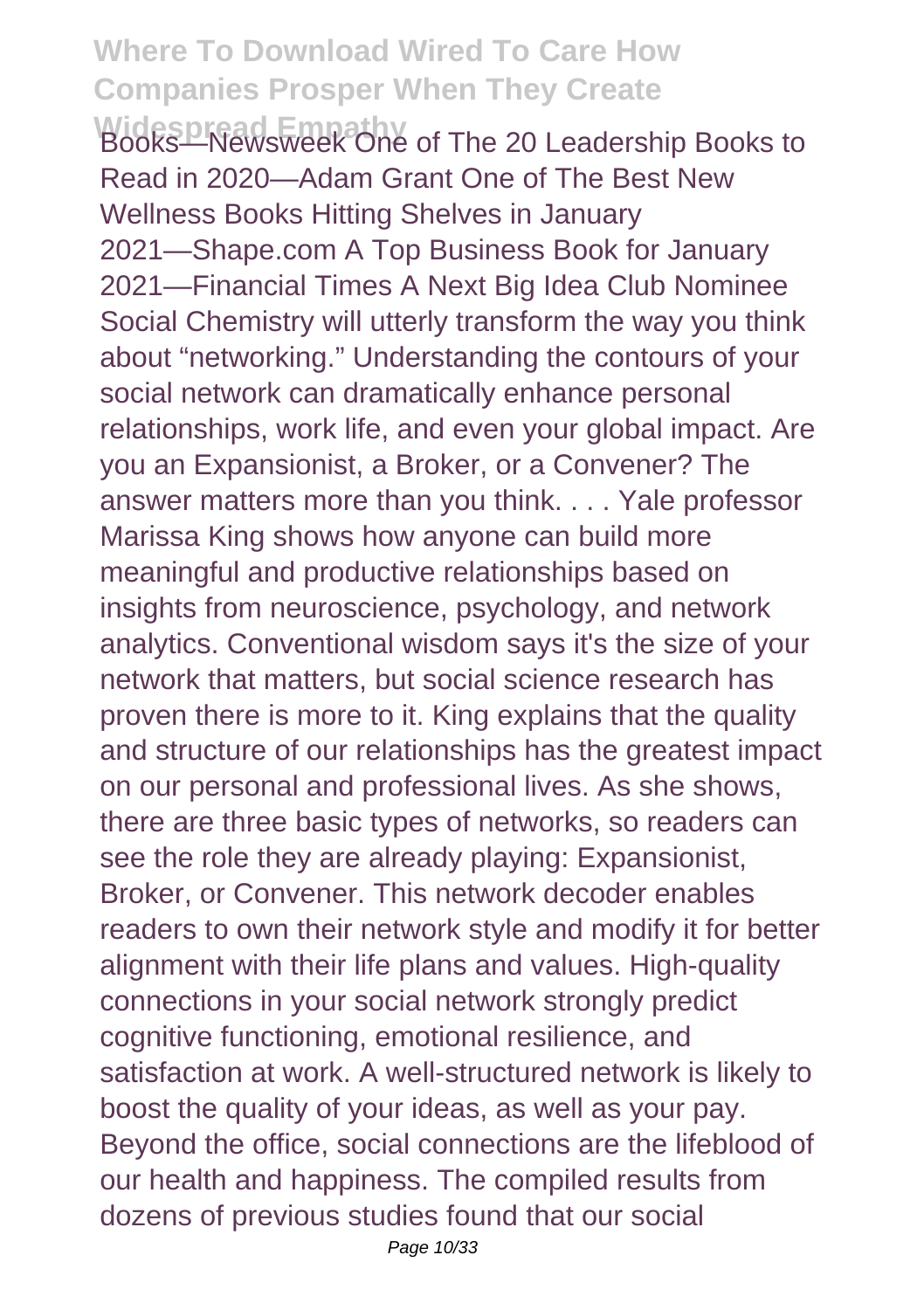**Widespread Empathy** relationships have an effect on our likelihood of dying prematurely—equivalent to obesity or smoking. Rich stories of Expansionists like Vernon Jordan, Brokers like Yo-Yo Ma, and Conveners like Anna Wintour, as well as personal experiences from King's own world of connections, inform this warm, engaging, revelatory investigation into some of the most consequential decisions we can make about the trajectory of our lives. "Morbid and illuminating" (Entertainment Weekly)—a young mortician goes behind the scenes of her curious profession. Armed with a degree in medieval history and a flair for the macabre, Caitlin Doughty took a job at a crematory and turned morbid curiosity into her life's work. She cared for bodies of every color, shape, and affliction, and became an intrepid explorer in the world of the dead. In this best-selling memoir, brimming with gallows humor and vivid characters, she marvels at the gruesome history of undertaking and relates her unique coming-of-age story with bold curiosity and mordant wit. By turns hilarious, dark, and uplifting, Smoke Gets in Your Eyes reveals how the fear of dying warps our society and "will make you reconsider how our culture treats the dead" (San Francisco Chronicle). This book is written for business, government, and nonprofit executives and managers who wish to drive performance, productivity, and employee engagement in their organizations by leading with empathy, courage, and confidence in our age of global economic disruption. Structured as a series of 47 practical lessons from the author's career as a Human Resources leader advising executives, this book provides immediately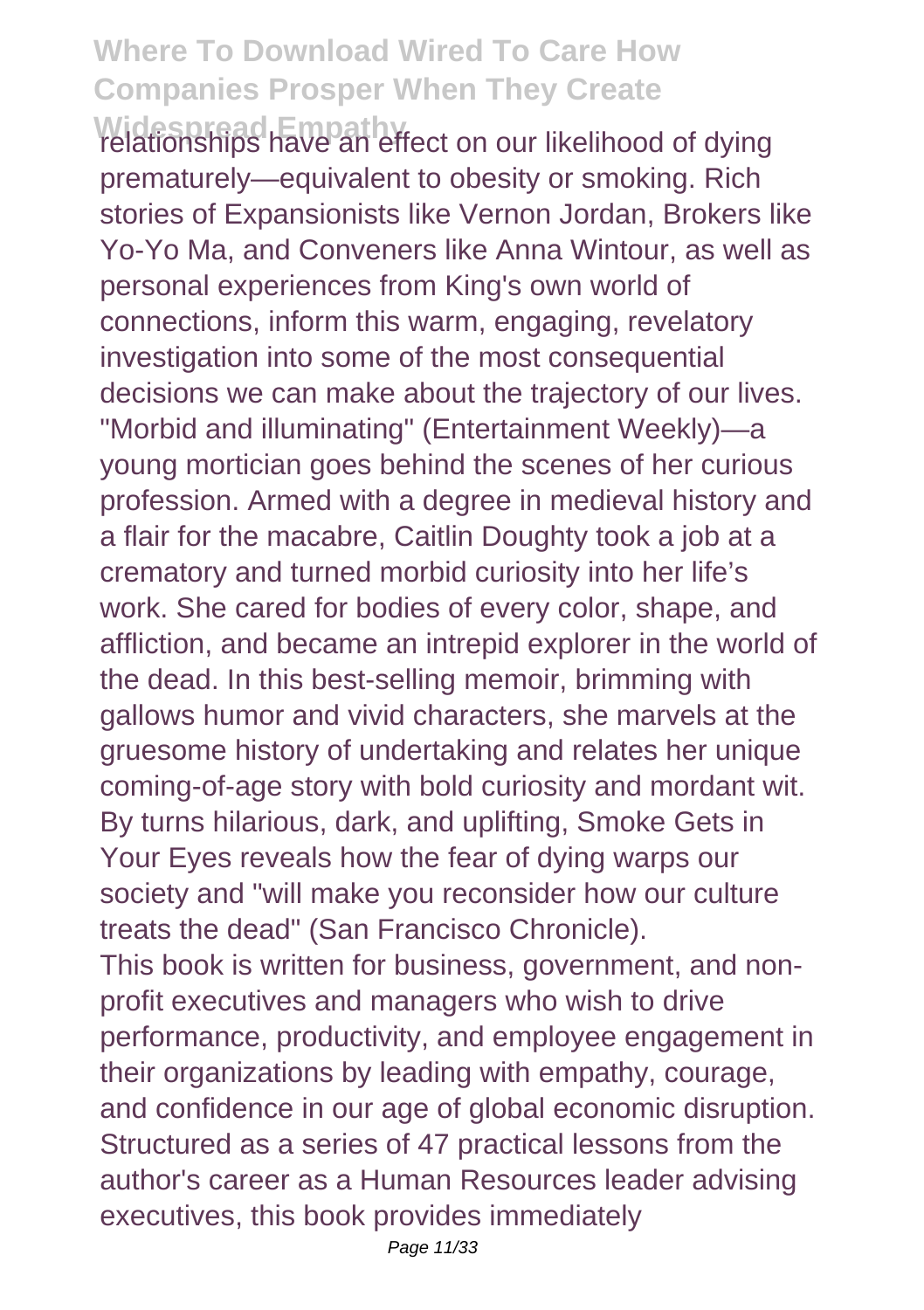**Widespread Empathy** implementable ideas and techniques in easy-to-digest format and a conversational, down-to-earth style. In an era of economic stress, rapid change, and social networking, customers are distracted, disgruntled, and harder to please than ever. Picky, Fickle, Vocal, Wired, and Vain – they have very little tolerance for error and are ready to spread the word quickly over the internet when things go wrong. If a companyÆs customer service doesn *Et* adapt to these new conditions, they will get burned by bloggers and viral videos that can severely damage their reputation. This book describes exactly what todayÆs customers expect and how to give it to them. In Wired and Dangerous, Bell and Patterson provide a tested formula for restoring balance to the customer relationship by establishing what they call "Service Calm". The three steps to Service Calm sound simple, but they draw on sophisticated psychological principles and are profound in application: 1) Deal with Self, 2) Deal with Customer, 3) Deal with Context. From USA Today and New York Times bestselling author Evelyn Adams, Won is the final part of Luke and Claire's complete story. Get WIRED, the first part of the trilogy for free. Emotionally constipated billionaire developer, Luke Masters might finally be learning to love. His strong sexy electrical contractor, Claire English has blown down his barriers and claimed his heart. Just because he's decided to give this relationship thing a try, doesn't mean it's all smooth sailing. Old habits die hard and Luke's had a lifetime to pick up the bad ones. Claire's battled desperately to keep her heart safe from the selfish billionaire who owns her body and wants her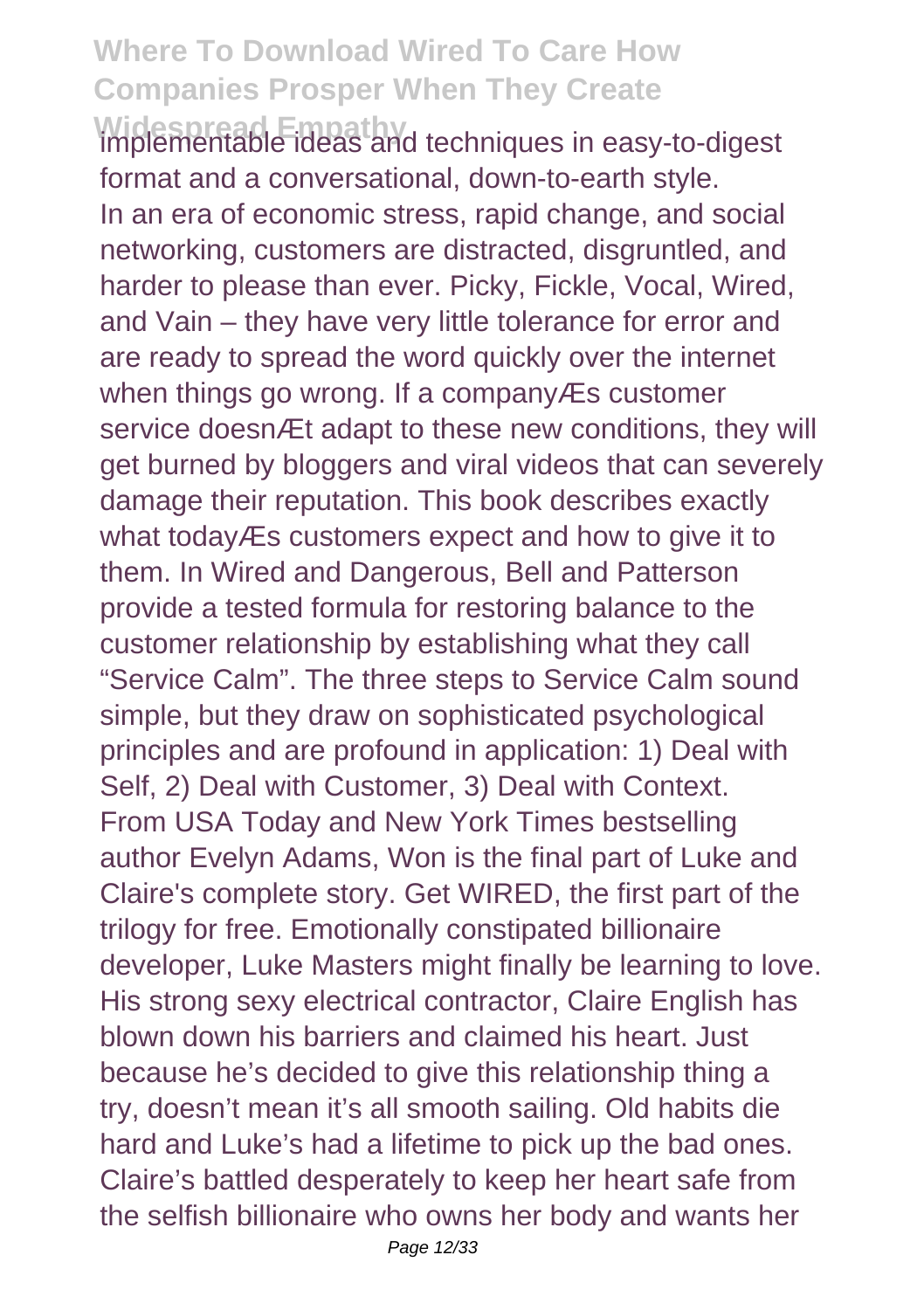Widespread Empathy<br>soul, but against her better judgment, she's fallen in love. Luke has promised her the world and more importantly his heart. She's not sure whether to believe him, but she's already lost. It's too late to turn back now. With something far more sinister than a broken heart threatening to rip them apart can they find their way back to each other and the love they're just learning to trust or will they lose everything?

"[Singer's] enthusiasm becomes infectious . . . Wired for War is a book of its time: this is strategy for the Facebook generation." —Foreign Affairs "An engrossing picture of a new class of weapon that may revolutionize future wars. . ." —Kirkus Reviews P. W. Singer explores the greatest revolution in military affairs since the atom bomb: the dawn of robotic warfare We are on the cusp of a massive shift in military technology that threatens to make real the stuff of I, Robot and The Terminator. Blending historical evidence with interviews of an amazing cast of characters, Singer shows how technology is changing not just how wars are fought, but also the politics, economics, laws, and the ethics that surround war itself. Travelling from the battlefields of Iraq and Afghanistan to modern-day "skunk works" in the midst of suburbia, Wired for War will tantalise a wide readership, from military buffs to policy wonks to gearheads. It's time to say NO to trying to fit square-peg kids into rounds holes, and YES to raising them from a place of acceptance and joy. Today millions of kids are stuck in a world that doesn't embrace who they really are. They are the one in five "differently wired" children with ADHD, dyslexia, giftedness, autism, anxiety, or other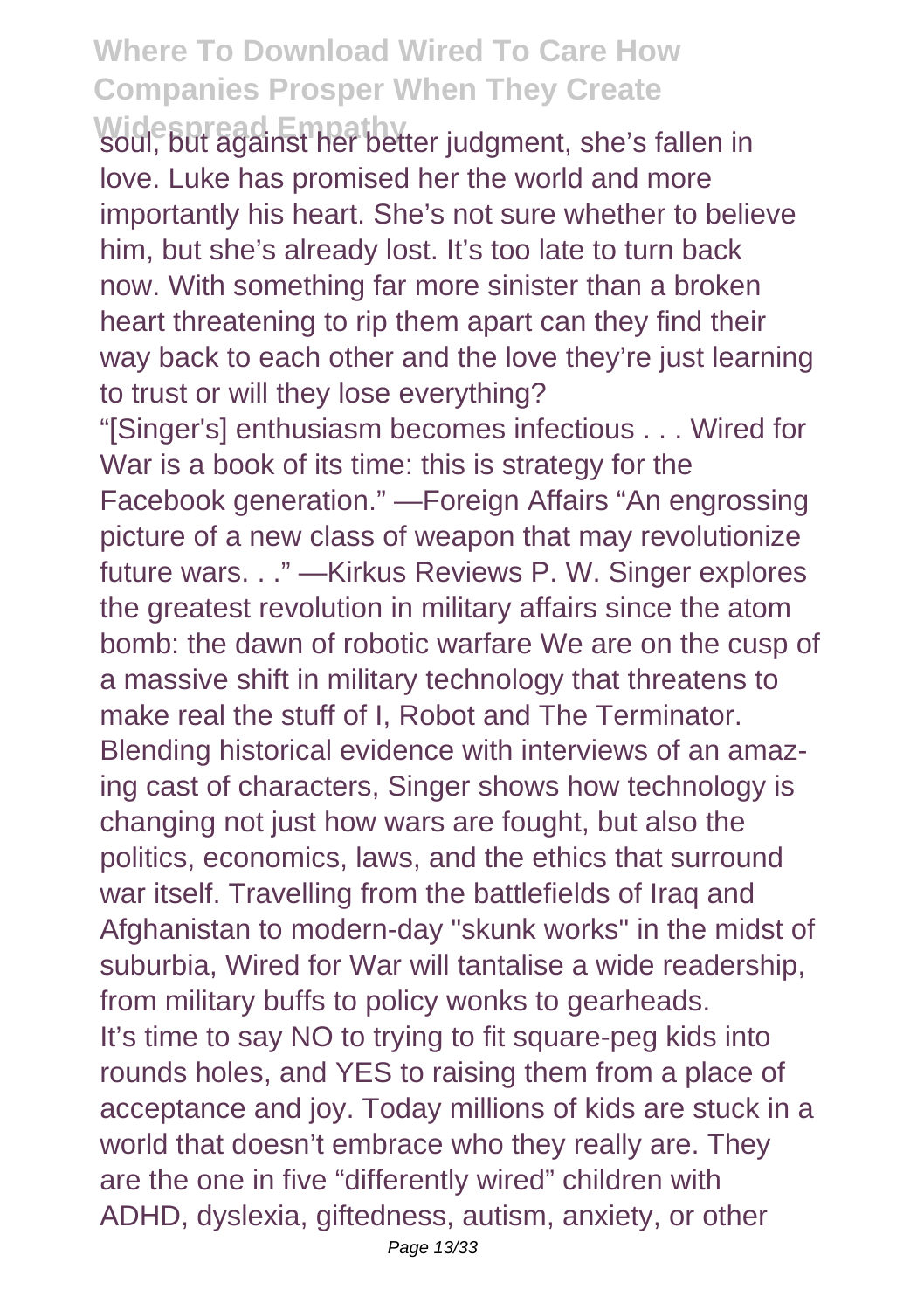Widespread Empathy<br>neurodifferences, and their challenges are many. And for the parents who love them, the challenges are just as numerous, as they struggle to find the right school, the right support, the right path. But now there's hope. Differently Wired is a revolutionary book—weaving together personal stories and a tool kit of expert advice from author Deborah Reber, it's a how-to, a manifesto, and a reassuring companion for parents who can so often feel that they have no place to turn. At the heart of Differently Wired are 18 paradigm-shifting ideas—what the author calls "tilts," which include how to accept and lean in to your role as a parent (#2: Get Out of Isolation and Connect). Deal with the challenges of parenting a differently wired child (#5: Parent from a Place of Possibility Instead of Fear). Support yourself (#11: Let Go of Your Impossible Expectations for Who You "Should" Be as a Parent). And seek community (#18: If It Doesn't Exist, Create It). Taken together, it's a lifesaving program to shift our thinking and actions in a way that not only improves the family dynamic, but also allows children to fully realize their best selves. "In this generous and urgent book, Deborah Reber lets the light in. She helps parents see that they're not alone, and even better, delivers a positive action plan that will change lives."—Seth Godin, author of Linchpin "Differently Wired will help parents of children who think differently to accept their child for who they are and facilitate their successful development."—Temple Grandin, author of Thinking in Pictures and The Autistic **Brain** 

Do you want more free book summaries like this? Page 14/33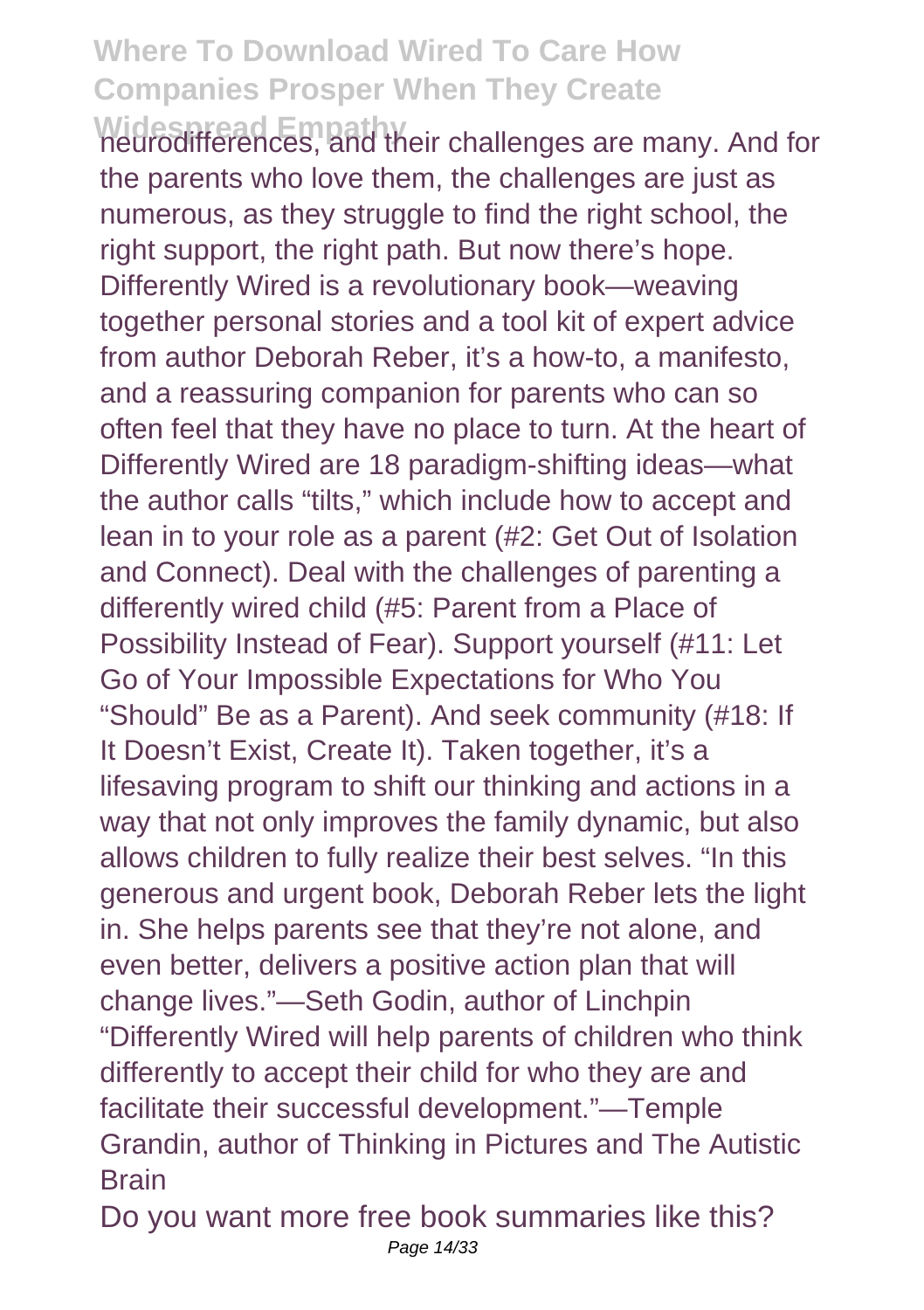#### **Where To Download Wired To Care How Companies Prosper When They Create Widespread Empathy** Download our app for free at

https://www.QuickRead.com/App and get access to hundreds of free book and audiobook summaries. Learn how companies prosper by creating widespread empathy. How do you know what your customers want? Oftentimes, businesses will do everything they can to determine their customer's needs by generating reports, analyzing them, evaluating the numbers, and then creating a strategy from their findings. But will this bring you closer to your customers? No. The problem with this strategy is that businesses who do this fail to create an empathic connection with their customers. I mean, can you truly know what a customer wants without putting yourself in their shoes? Probably not. What your customers really want is for you to interact with them, ask them questions, and find out what they struggle with. Through Wired to Care, you'll find out why businesses with empathy are the most successful, so keep reading to find out why Nike turned their offices into a training facility, how Microsoft created a product for themselves, and how an ordinary cleaning company has the power to impact lives around the world.

"A step-by-step guide to using the brain's hardwired desire for story to achieve any goal, whether it's successfully pitching a product, saving the planet, or convincing your kids not to text and drive, from the author of Wired for Story"-- Page 15/33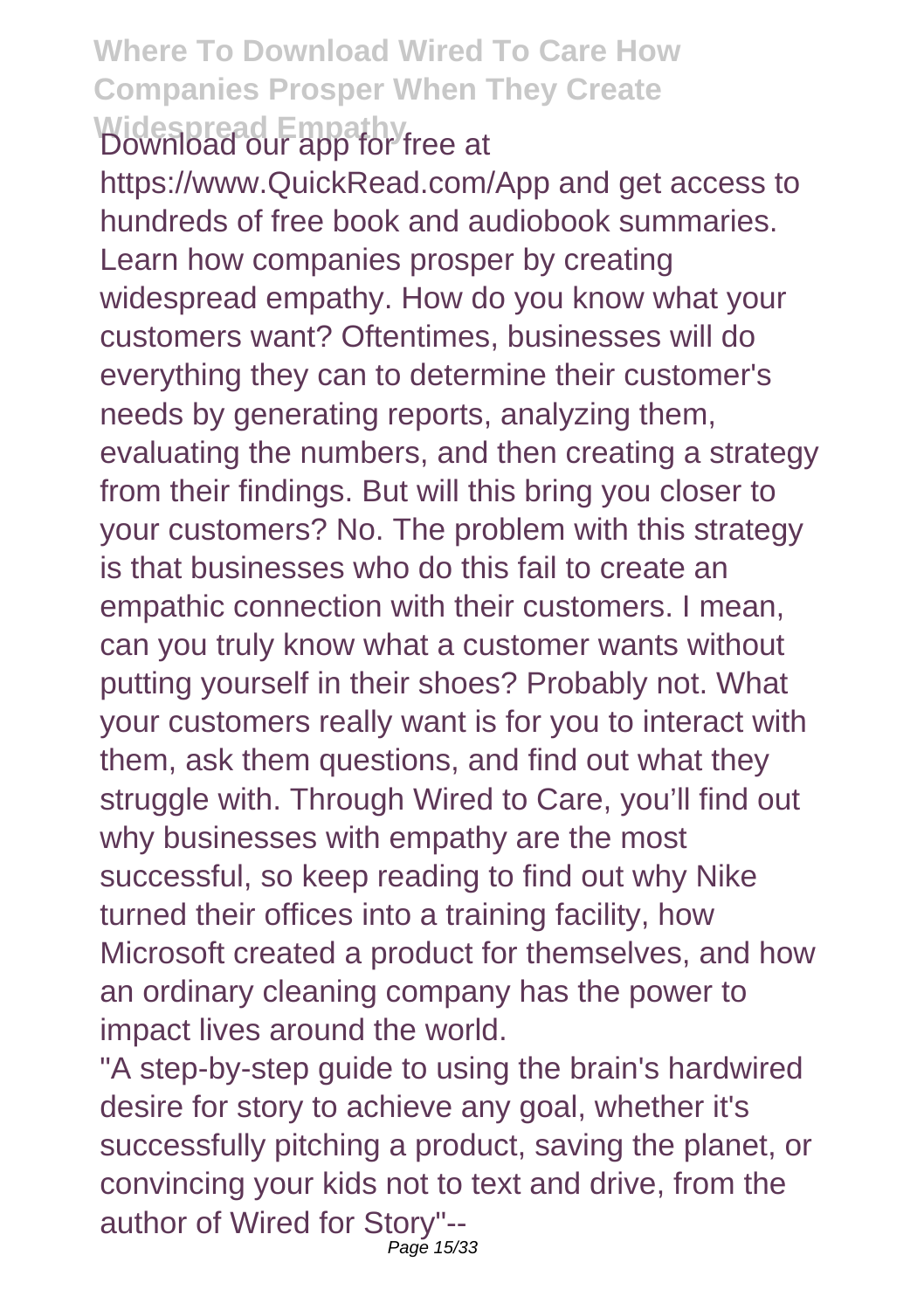Widespread Empathy<br>In the present book, How to Win Friends and Influence People, Dale Carnegie says, "You can make someone want to do what you want them to do by seeing the situation from the other person's point of view and arousing in the other person an eager want." You learn how to make people like you, win people over to your way of thinking, and change people without causing offense or arousing resentment. For instance, "let the other person feel that the idea is his or hers" and "talk about your own mistakes before criticizing the other person." This book is all about building relationships. With good relationships, personal and business successes are easy and swift to achieve. Twelve Ways to Win People to Your Way of Thinking 1. The only way to get the best of an argument is to avoid it. 2. Show respect for the other person's opinions. Never say "You're wrong." 3. If you're wrong, admit it quickly and emphatically. 4. Begin in a friendly way. 5. Start with questions to which the other person will answer yes. 6. Let the other person do a great deal of the talking. 7. Let the other person feel the idea is his or hers. 8. Try honestly to see things from the other person's point of view. 9. Be sympathetic with the other person's ideas and desires. 10. Appeal to the nobler motives. 11. Dramatize your ideas. 12.Throw down a challenge.

A bestselling dystopian novel that tackles surveillance, privacy and the frightening intrusions of Page 16/33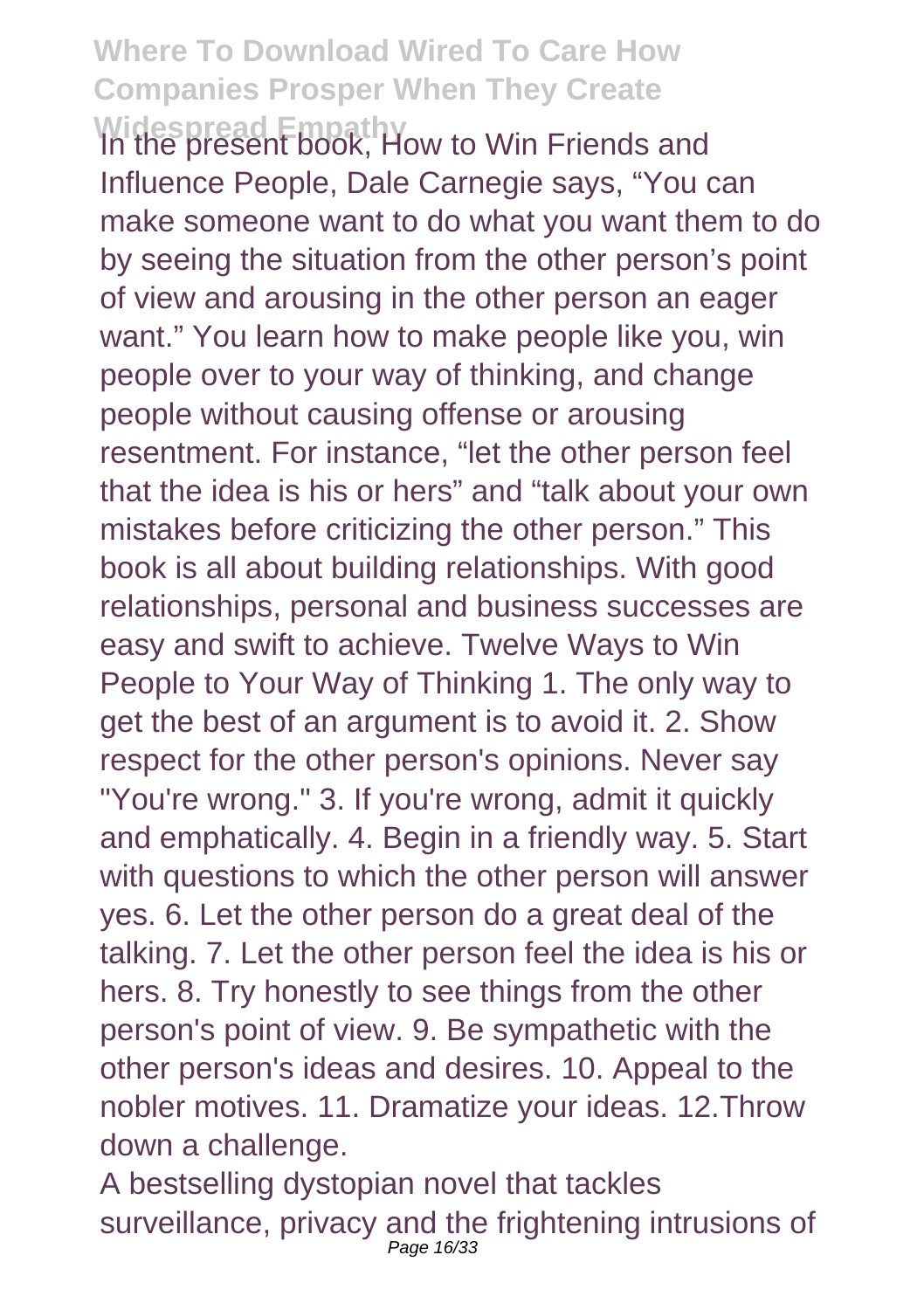Widespread Empathy<br>technology in our lives—a "compulsively readable parable for the 21st century" (Vanity Fair). When Mae Holland is hired to work for the Circle, the world's most powerful internet company, she feels she's been given the opportunity of a lifetime. The Circle, run out of a sprawling California campus, links users' personal emails, social media, banking, and purchasing with their universal operating system, resulting in one online identity and a new age of civility and transparency. As Mae tours the open-plan office spaces, the towering glass dining facilities, the cozy dorms for those who spend nights at work, she is thrilled with the company's modernity and activity. There are parties that last through the night, there are famous musicians playing on the lawn, there are athletic activities and clubs and brunches, and even an aquarium of rare fish retrieved from the Marianas Trench by the CEO. Mae can't believe her luck, her great fortune to work for the most influential company in the world—even as life beyond the campus grows distant, even as a strange encounter with a colleague leaves her shaken, even as her role at the Circle becomes increasingly public. What begins as the captivating story of one woman's ambition and idealism soon becomes a heart-racing novel of suspense, raising questions about memory, history, privacy, democracy, and the limits of human knowledge. Is it possible to make sense of something as elusive Page 17/33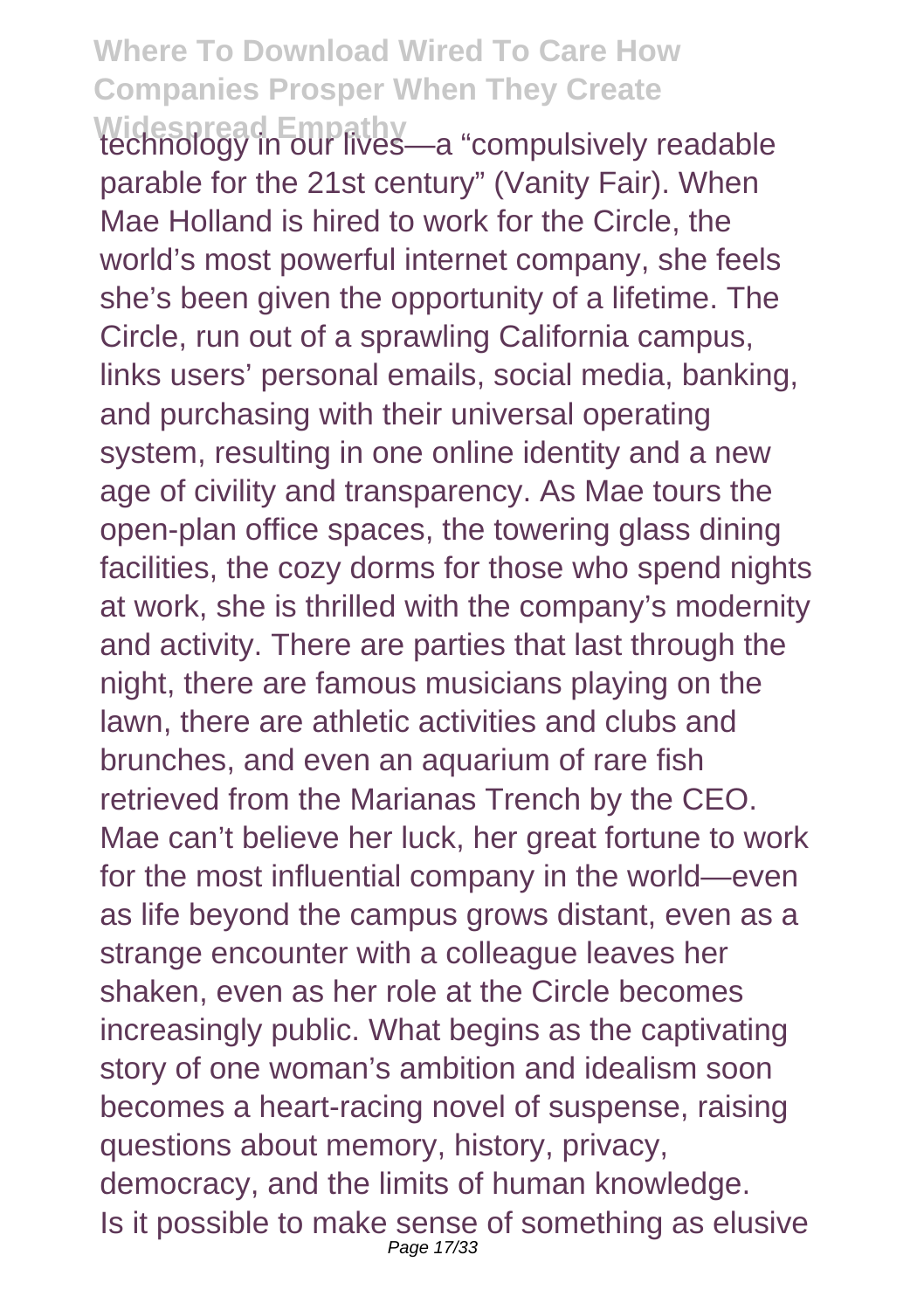Widespread Empathy<br>as creativity? Based on psychologist Scott Barry Kaufman's groundbreaking research and Carolyn Gregoire's popular article in the Huffington Post, Wired to Create offers a glimpse inside the "messy minds" of highly creative people. Revealing the latest findings in neuroscience and psychology, along with engaging examples of artists and innovators throughout history, the book shines a light on the practices and habits of mind that promote creative thinking. Kaufman and Gregoire untangle a series of paradoxes— like mindfulness and daydreaming, seriousness and play, openness and sensitivity, and solitude and collaboration – to show that it is by embracing our own contradictions that we are able to tap into our deepest creativity. Each chapter explores one of the ten attributes and habits of highly creative people: Imaginative Play \* Passion \* Daydreaming \* Solitude \* Intuition \* Openness to Experience \* Mindfulness \* Sensitivity \* Turning Adversity into Advantage \* Thinking Differently With insights from the work and lives of Pablo Picasso, Frida Kahlo, Marcel Proust, David Foster Wallace, Thomas Edison, Josephine Baker, John Lennon, Michael Jackson, musician Thom Yorke, chess champion Josh Waitzkin, video-game designer Shigeru Miyamoto, and many other creative luminaries, Wired to Create helps us better understand creativity – and shows us how to enrich this essential aspect of our lives. Page 18/33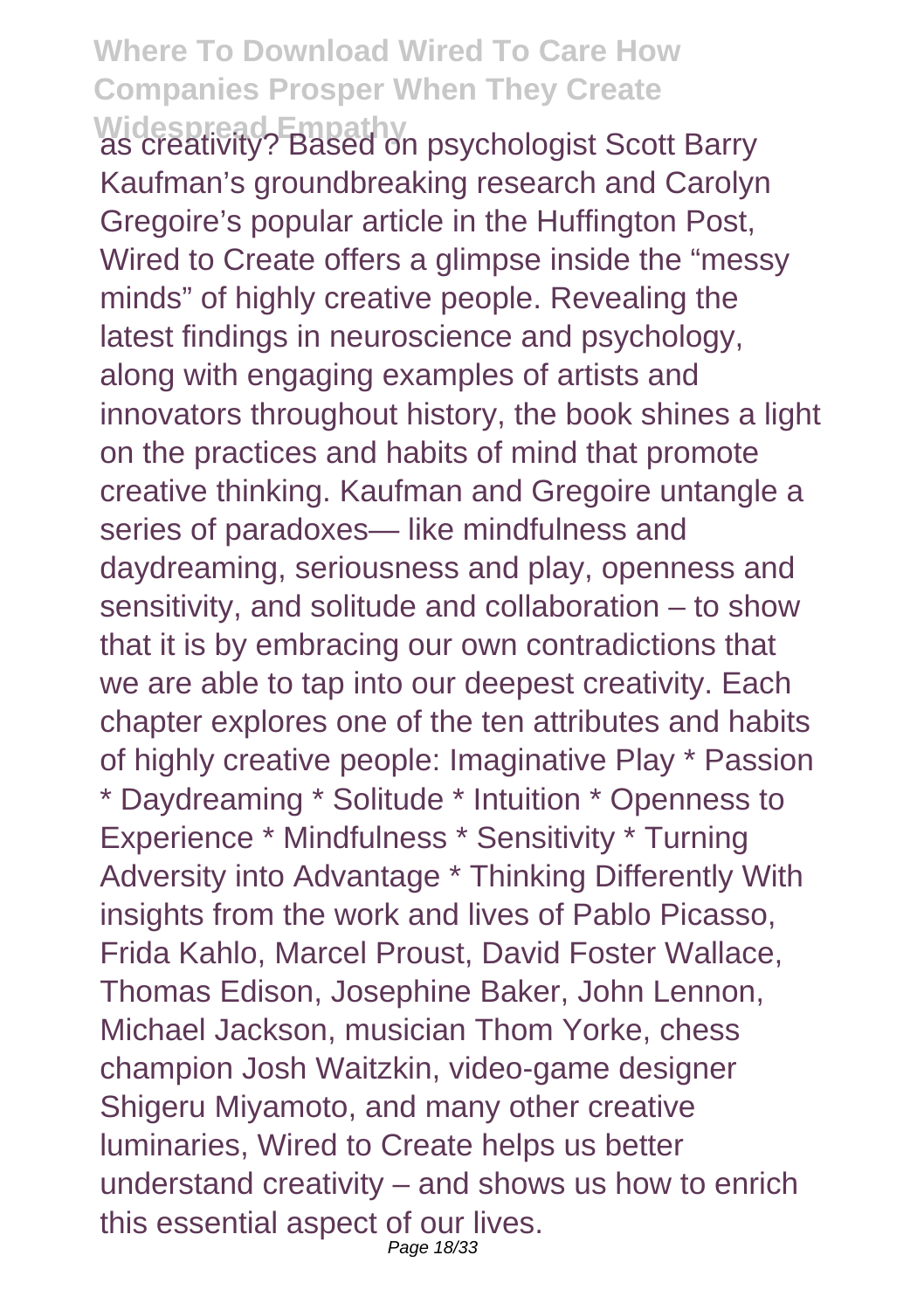Widesproad Empathy ESTSELLER • The instant classic about why some ideas thrive, why others die, and how to improve your idea's chances—essential reading in the "fake news" era. Mark Twain once observed, "A lie can get halfway around the world before the truth can even get its boots on." His observation rings true: Urban legends, conspiracy theories, and bogus news stories circulate effortlessly. Meanwhile, people with important ideas—entrepreneurs, teachers, politicians, and journalists—struggle to make them "stick." In Made to Stick, Chip and Dan Heath reveal the anatomy of ideas that stick and explain ways to make ideas stickier, such as applying the human scale principle, using the Velcro Theory of Memory, and creating curiosity gaps. Along the way, we discover that sticky messages of all kinds—from the infamous "kidney theft ring" hoax to a coach's lessons on sportsmanship to a vision for a new product at Sony—draw their power from the same six traits. Made to Stick will transform the way you communicate. It's a fast-paced tour of success stories (and failures): the Nobel Prize-winning scientist who drank a glass of bacteria to prove a point about stomach ulcers; the charities who make use of the Mother Teresa Effect; the elementaryschool teacher whose simulation actually prevented racial prejudice. Provocative, eye-opening, and often surprisingly funny, Made to Stick shows us the vital Page 19/33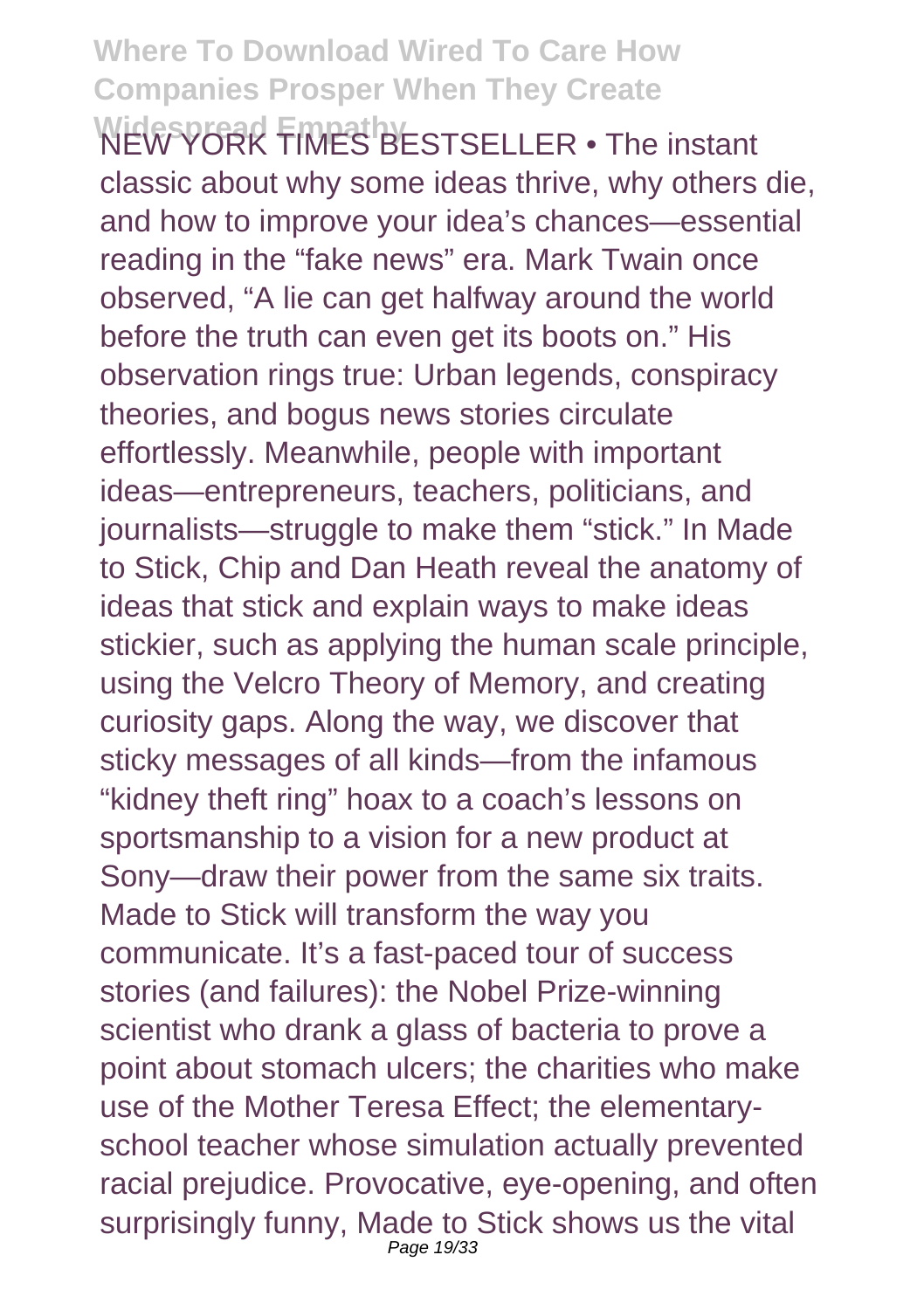**Widespread Empathy** principles of winning ideas—and tells us how we can apply these rules to making our own messages stick. BONUS: This edition contains an excerpt from Chip Heath and Dan Heath's Switch.

"Illustrated by real-life examples and evidence from renowned scholars and practitioners, Wired to Resist provides novel insights into understanding why efforts to change often fail and--more importantly--how they can succeed." Barry Posner, PhD, New York Times best-selling author of The Leadership Challenge "A must-read for business leaders and HR professionals. In this constantly changing world, it's critical to find leadership strategies that realistically address the human side of change. Dr. Andreatta offers a fresh look at the nature of resistance with a clear path to overcoming it. I couldn't put it down." Erin Earle, VP, HRBP for Engineering, LinkedIn "I've read many books on leading organizational change and I appreciate how Dr. Andreatta gives me insight into the 'whys' behind the 'hows.' Wired to Resist arrived just as I was launching a new change initiative in my organization--and it immediately showed me several things I needed to address to increase our chance of success." Kevin Goldsmith, Chief Technology Officer, Avvo "Making a simple change in our behavior can be the difference between success and failure, but so often we quickly go to our default position and don't know why. Dr. Andreatta unlocks Page 20/33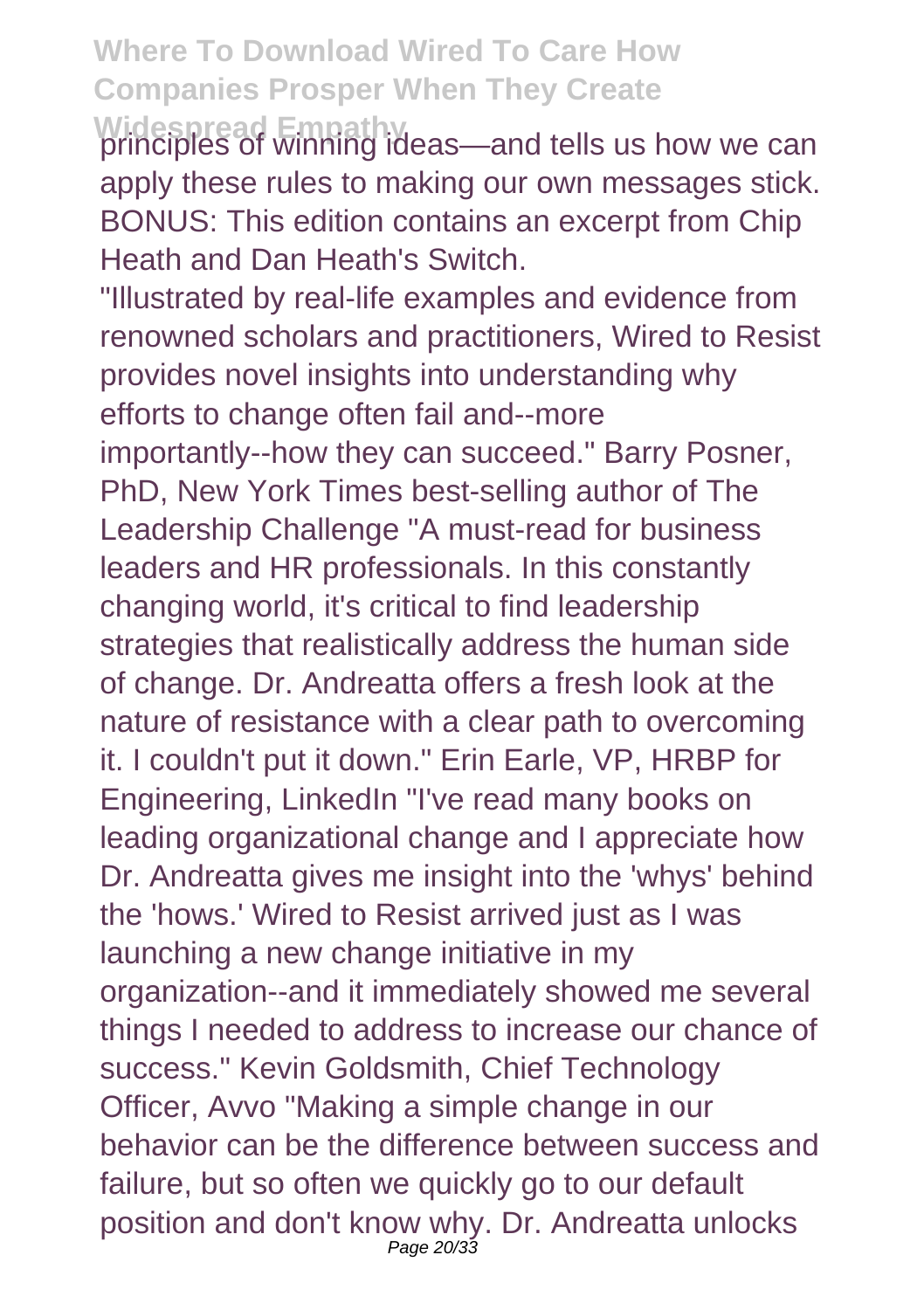Widespread Empathy<br>the puzzle and guides us with proven scientific steps to help us shift to positive outcomes every time we tackle a new goal." Jacqui Burge, Founder, Desk Yogi Every year failed change costs billions of dollars. We are biologically wired to resist change: it's the key to our survival and the obstacle that often gets in the way of us fulfilling our potential. Wired to Resist provides a new understanding of our biology and why change fails, despite our best plans. Dr. Andreatta synthesizes the latest research into a new model for change that harnesses the power of neuroscience and shows you how to thrive and lead through all kinds of change. Drawing on her unique background in leadership, psychology, education, and the human sciences, Dr. Britt Andreatta has over 25 years of experience consulting with individuals, businesses, government agencies, universities, and nonprofit organizations. She creates powerful solutions to today's personal, organizational, and global workplace challenges. In this essential and illuminating book, top business strategist Dev Patnaik tells the story of how organizations of all kinds prosper when they tap into a power each of us already has: empathy, the ability to reach outside of ourselves and connect with other people. When people inside a company develop a shared sense of what's going on in the world, they see new opportunities faster than their competitors. They have the courage to take a risk on something Page 21/33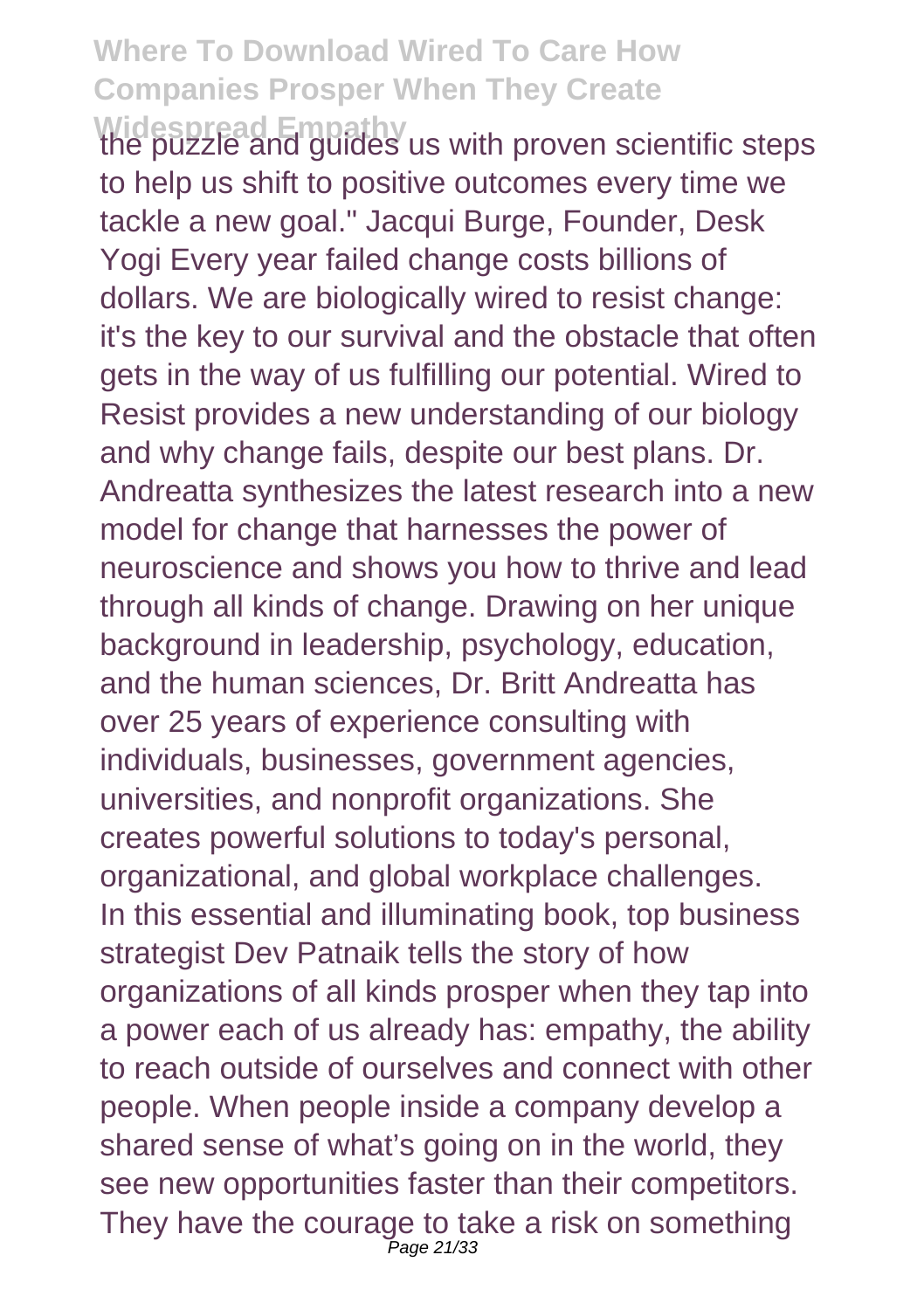**Widespread Empathy** new. And they have the gut-level certitude to stick with an idea that doesn't take off right away. People are "Wired to Care," and many of the world's best organizations are, too. In pursuit of this idea, Patnaik takes readers inside big companies like IBM, Target, and Intel to see widespread empathy in action. But he also goes to farmers' markets and a conference on world religions. He dives deep into the catacombs of the human brain to find the biological sources of empathy. And he spends time on both sides of the political aisle, with James Carville, the Ragin' Cajun, and John McCain, a national hero, to show how empathy can give you the acuity to cut through a morass of contradictory information. Wired to Care is a compelling tale of the power that people have to see the world through each other's eyes, told with passion for the possibilities that lie ahead if leaders learn to stop worrying about their own problems and start caring about the world around them. As Patnaik notes, in addition to its considerable economic benefits, increasing empathy for the people you serve can have a personal impact, as well: It just might help you to have a better day at work. The director of the Climate Outreach and Information Network explores the psychological mechanism that enables people to ignore the dangers of climate change, using sidebars, cartoons and engaging stories from his years of research to reveal how humans are wired to primarily respond to visible threats.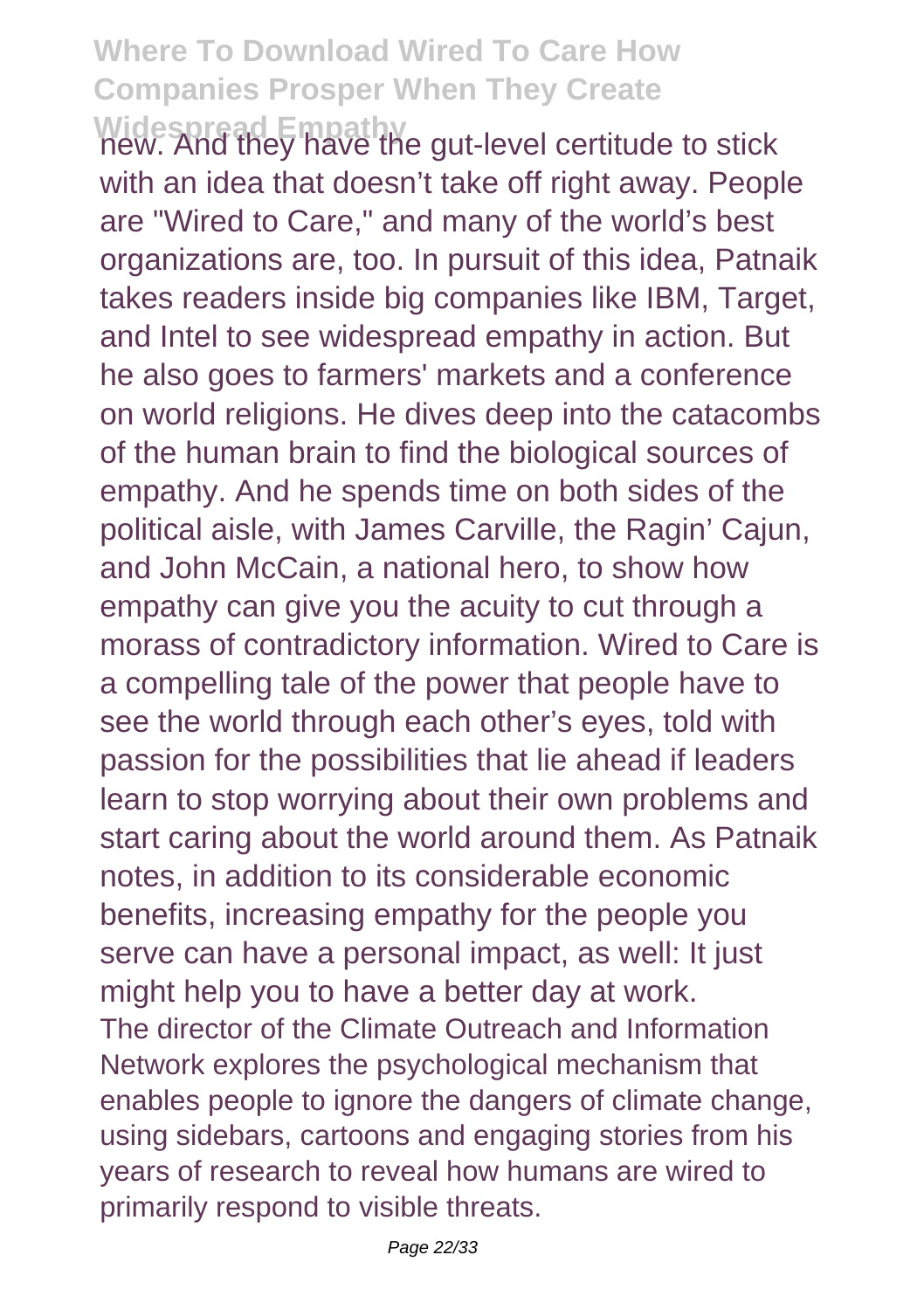Widespread Empathy<br>From the man who coined the term "net neutrality" and who has made significant contributions to our understanding of antitrust policy and wireless communications, comes a call for tighter antitrust enforcement and an end to corporate bigness. For over fifty years, Needfinding has been one of the core classes in the design program at Stanford University. Its premise is that by studying the world around us, we can get a better understanding of what people need, and use those insights to create meaningful new products and services. Needfinding draws upon theory and methods from anthropology, psychology, engineering and design planning to better equip aspiring design researchers. Much of the class involves hands on learning and project work. This book acts as the primary reference for methods taught in the class. It's now available to students and non-students alike.

What effect will the networked economy have on the dayto-day challenges of managing a business? The first generation of dot com companies has come and gone, but the challenges of a web-centric, more entrepreneurial approach to business is here to stay. As big business takes up the entrepreneurial challenge of new technologies and new enterprises face up to the fundamentals of business, managers everywhere are doing things differently. Now, all companies will become web companies and learn how to communicate with customers through digital interfaces. "Managing.com" combines the energy and opportunity of starting up with the practical challenges of leading people and business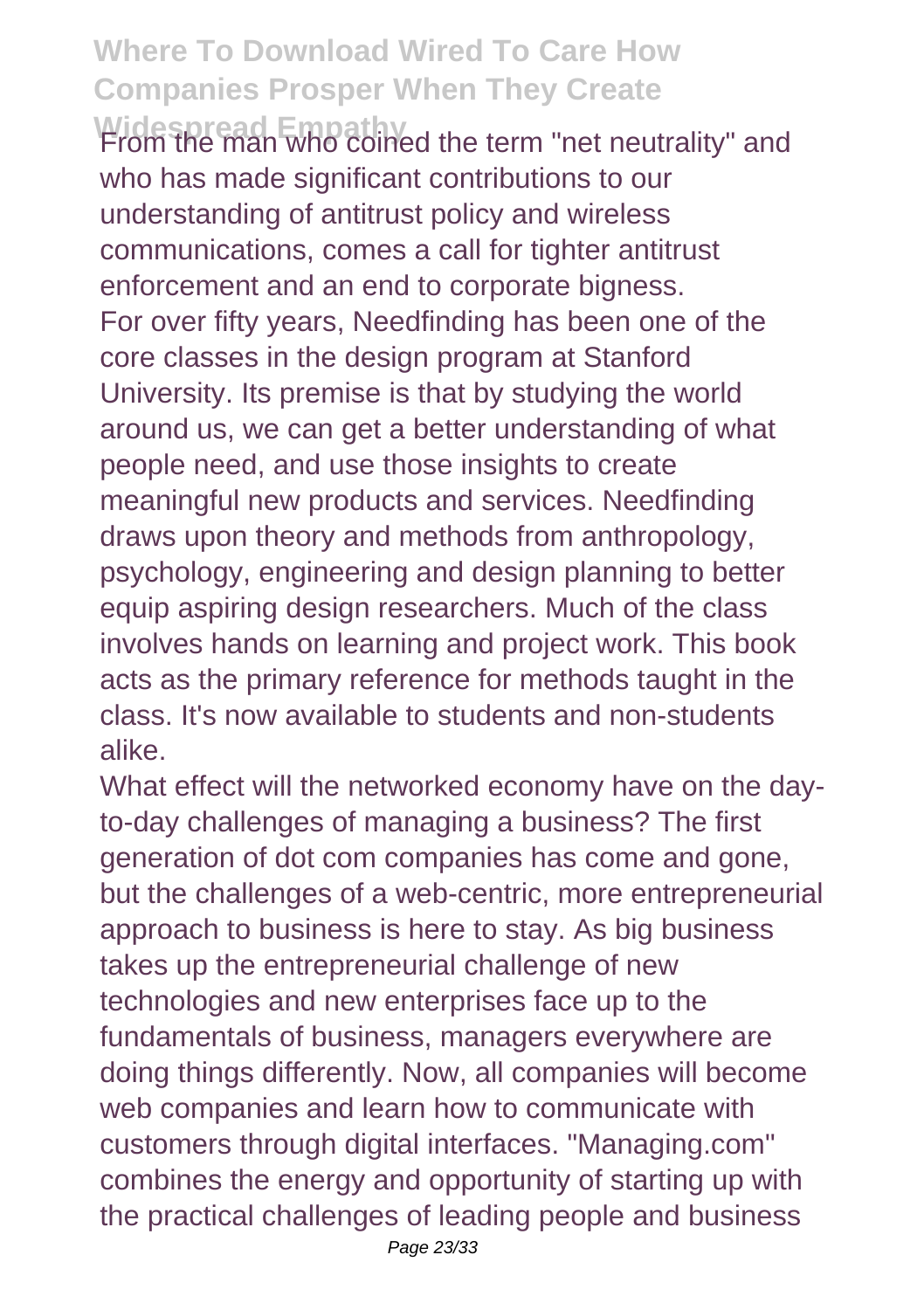Widespread Empathy<br>in times of turbulent change. A mix of tactical insight, personal effectiveness, and inspiration, this is a handbook for wired managers and entrepreneurial companies everywhere. At the heart of this handbook and at the heart of tomorrow's enterprise is the art of the start-up and the re-start. Whether you are a young entrepreneur or an executive in a corporation, the direction of talent and creativity in pursuit of successful new ventures will be the stuff of great management. Managing.com is a hands-on approach to management in a turbulent digital world. This is a handbook for managing talented people, new ventures, new technology and changing company culture--in a world where new opportunities meet the realities of sound business.""Managing.com" is about managing and leading in a chaotic and dynamic environment. ItUs based on the hard lessons of starting and growing internet companies. So this is a handbook about the things we learned, about what works and what doesn't. About managing the future, dayby day." --Fredrik Arnander

Do you want to be average?If the answer to this question is a resounding NO! then follow Todd Saylor, Founder and President of PayServ Systems, as he takes you on an incredible journey where the goal is nothing less than to rewire your mind for success.Realizing early in life that he was wired differently, Saylor has always been one to take risks and to never be satisfied with the status quo. But time and time again, he had his plans put to the test in crisis and personal setbacks.To overcome life's messy challenges, Saylor developed his unique Fulcrum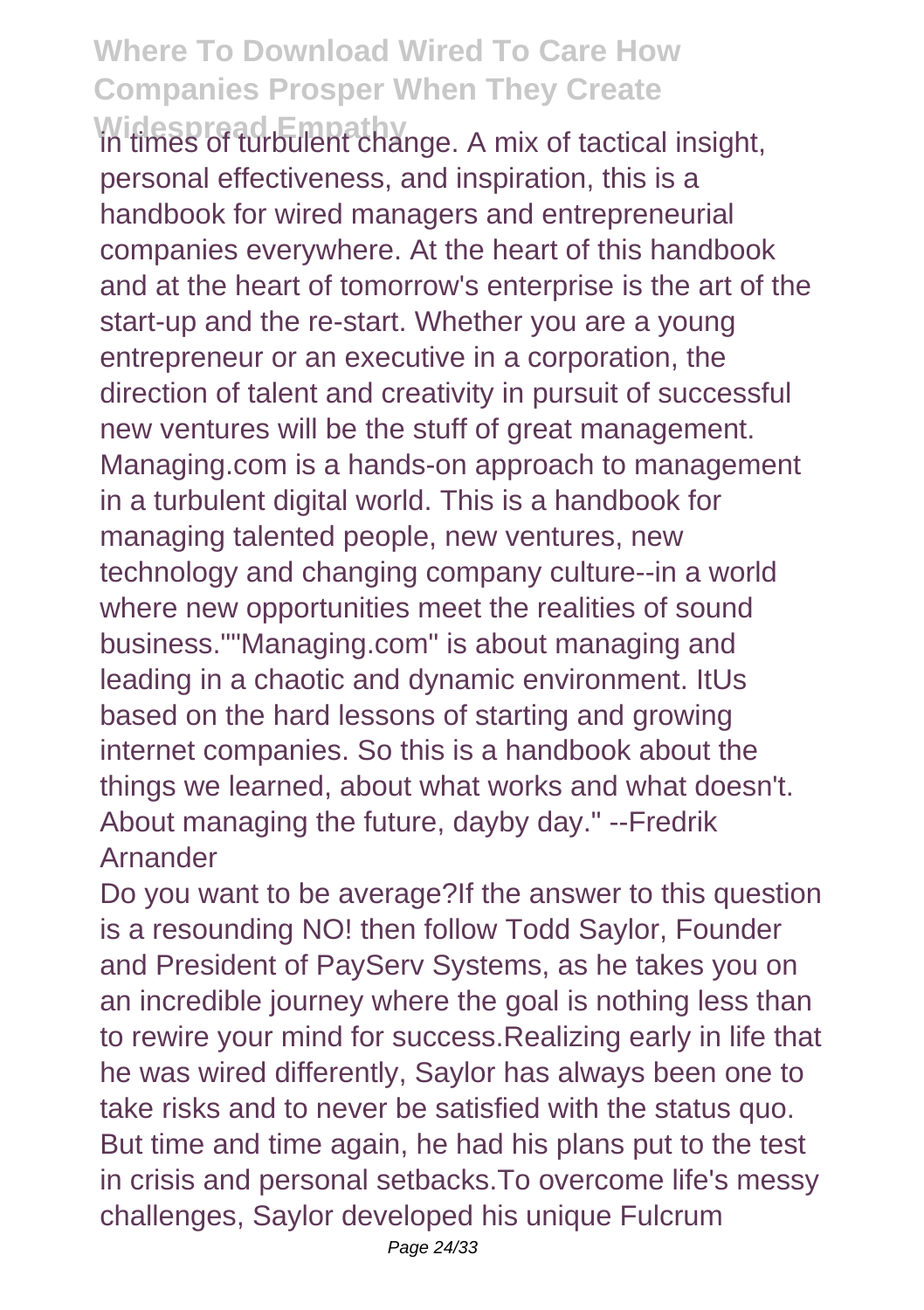**Widespread Empathy** Principles, in which he learned how to leverage his Favors: opportunities for gain that propelled him forward. He shares how to identify your Favors and how to compensate for the compromises and excuses that cause you to Drift off course. Saylor explains his Fulcrums in entertaining anecdotes and epiphanies that are illustrative, poignant, and life changing.A man of faith, an athlete, devoted father, and self-made millionaire, Saylor presents time-tested and practical strategies that will stoke your passion and channel your hustle as you advance from average to extraordinary. The award-winning creator of the documentary The Music Instinct traces the efforts of visionary researchers and musicians to understand the biological foundations of music and its relationship to the brain and the physical world. 35,000 first printing.

Wired Citizenship examines the evolving patterns of youth learning and activism in the Middle East and North Africa (MENA). In today's digital age, in which formal schooling often competes with the peer-driven outlets provided by social media, youth all over the globe have forged new models of civic engagement, rewriting the script of what it means to live in a democratic society. As a result, state-society relationships have shifted—never more clearly than in the MENA region, where recent uprisings were spurred by the mobilization of tech-savvy and politicized youth. Combining original research with a thorough exploration of theories of democracy, communications, and critical pedagogy, this edited collection describes how youth are performing citizenship, innovating systems of learning, and re-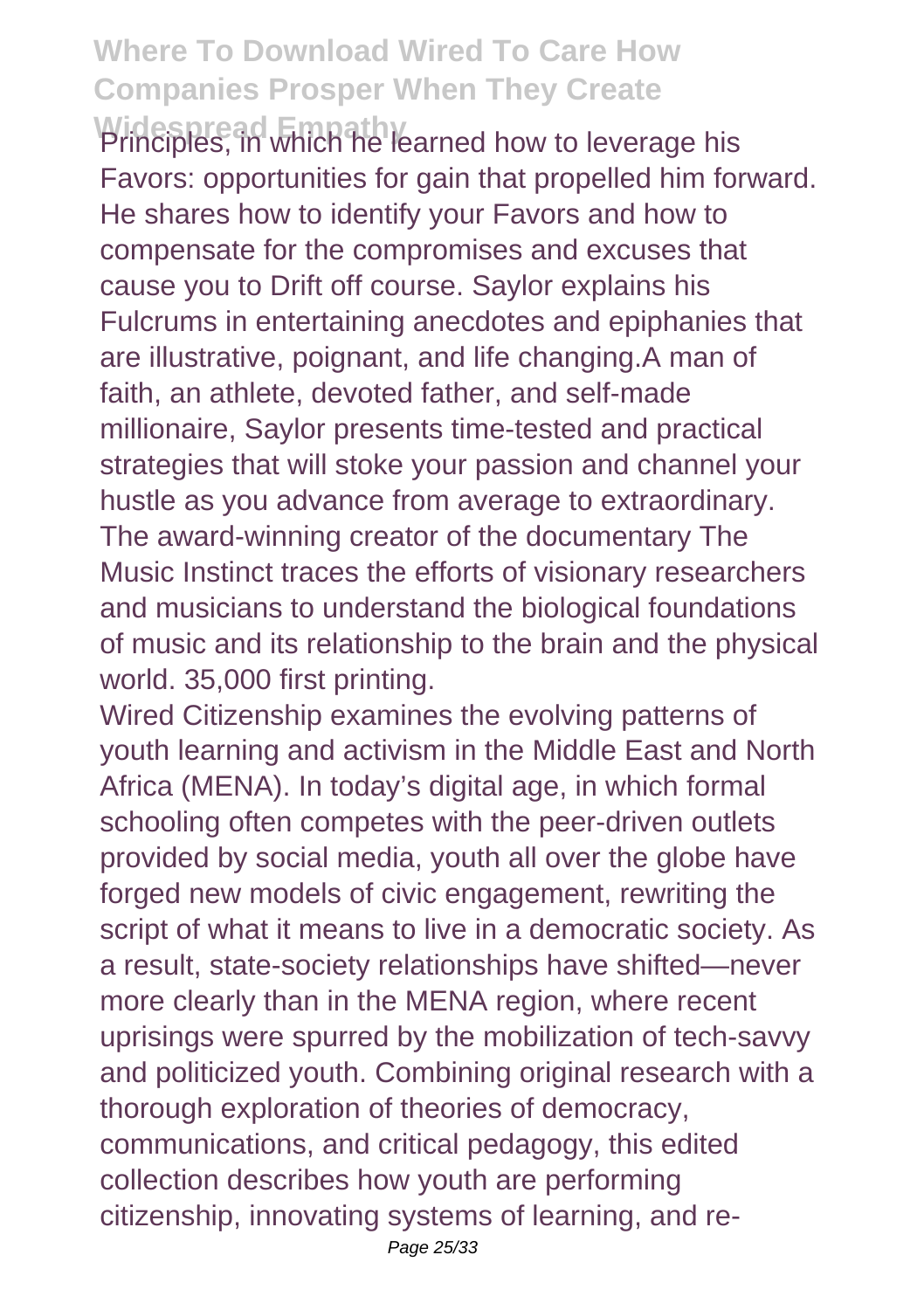**Widespread Empathy** imagining the practices of activism in the information age. Recent case studies illustrate the context-specific effects of these revolutionary new forms of learning and social engagement in the MENA region. In this essential and illuminating book, top business strategist Dev Patnaik tells the story of how organizations of all kinds prosper when they tap into a power each of us already has: empathy, the ability to reach outside of ourselves and connect with other people. When people inside a company develop a shared sense of what's going on in the world, they see new opportunities faster than their competitors. They have the courage to take a risk on something new. And they have the gut-level certitude to stick with an idea that doesn't take off right away. People are "Wired to Care," and many of the world's best organizations are, too. In pursuit of this idea, Patnaik takes readers inside big companies like IBM, Target, and Intel to see widespread empathy in action. But he also goes to farmers' markets and a conference on world religions. He dives deep into the catacombs of the human brain to find the biological sources of empathy. And he spends time on both sides of the political aisle, with James Carville, the Ragin' Cajun, and John McCain, a national hero, to show how empathy can give you the acuity to cut through a morass of contradictory information. Wired to Care is a compelling tale of the power that people have to see the world through each other's eyes, told with passion for the possibilities that lie ahead if leaders learn to stop worrying about their own problems and start caring about the world around them. As Patnaik notes, in addition to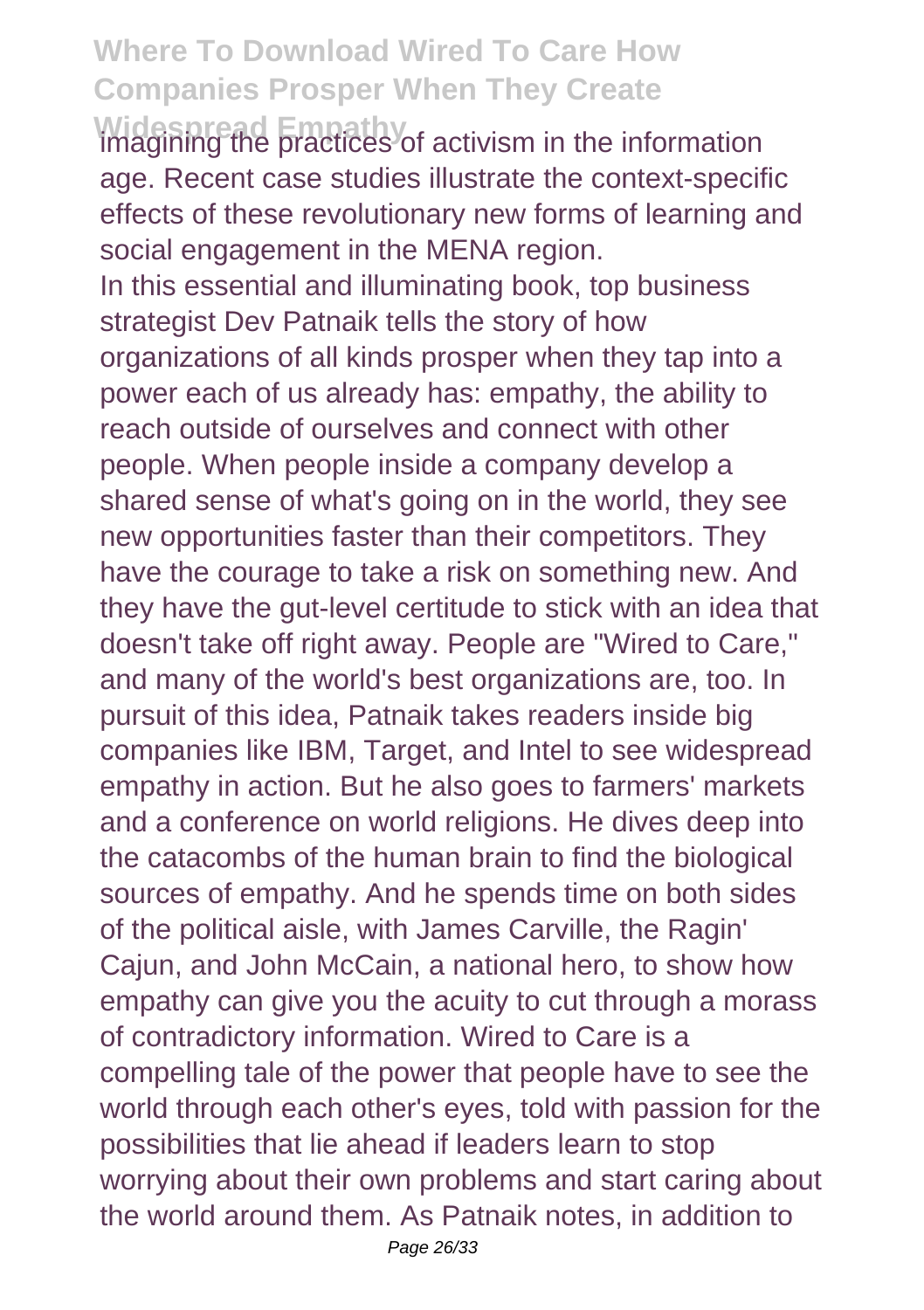**Widespread Empathy** its considerable economic benefits, increasing empathy for the people you serve can have a personal impact, as well: It just might help you to have a better day at work. Discover how to lead with authenticity and agility in a fast-changing world! "Wired for Authenticity is the definitive guide to your journey of self-awareness. Along the way, you will meet the colorful cast of characters that inhabit and inhibit you, and you will develop the skills you need to recognize, confront, and influence outcomes. Henna Inam's vulnerable and irreverent style will enable you to unleash your inner authentic self." —Alex Wellen, chief product officer, CNN "In Wired for Authenticity, Henna Inam reintroduces us to our original nature and offers practices to bring that authentic person to life! When our true selves show up to work, we can better connect with our teams, colleagues, family, and friends. Even more powerful, we give those around us permission to do the same. It is contagious!" —Kathleen Ciaramello, president, National Food Service and On-Premise, Coca-Cola Refreshments Leadership today is more challenging than ever. Trends including the rapid pace of change, constant restructuring, and a 24/7, always-on work environment are creating overwhelmed employees and eroding trust in workplaces. Organizations need leaders who drive engagement, innovation, and outstanding client experiences. How can you be this type of leader? Henna Inam shares proven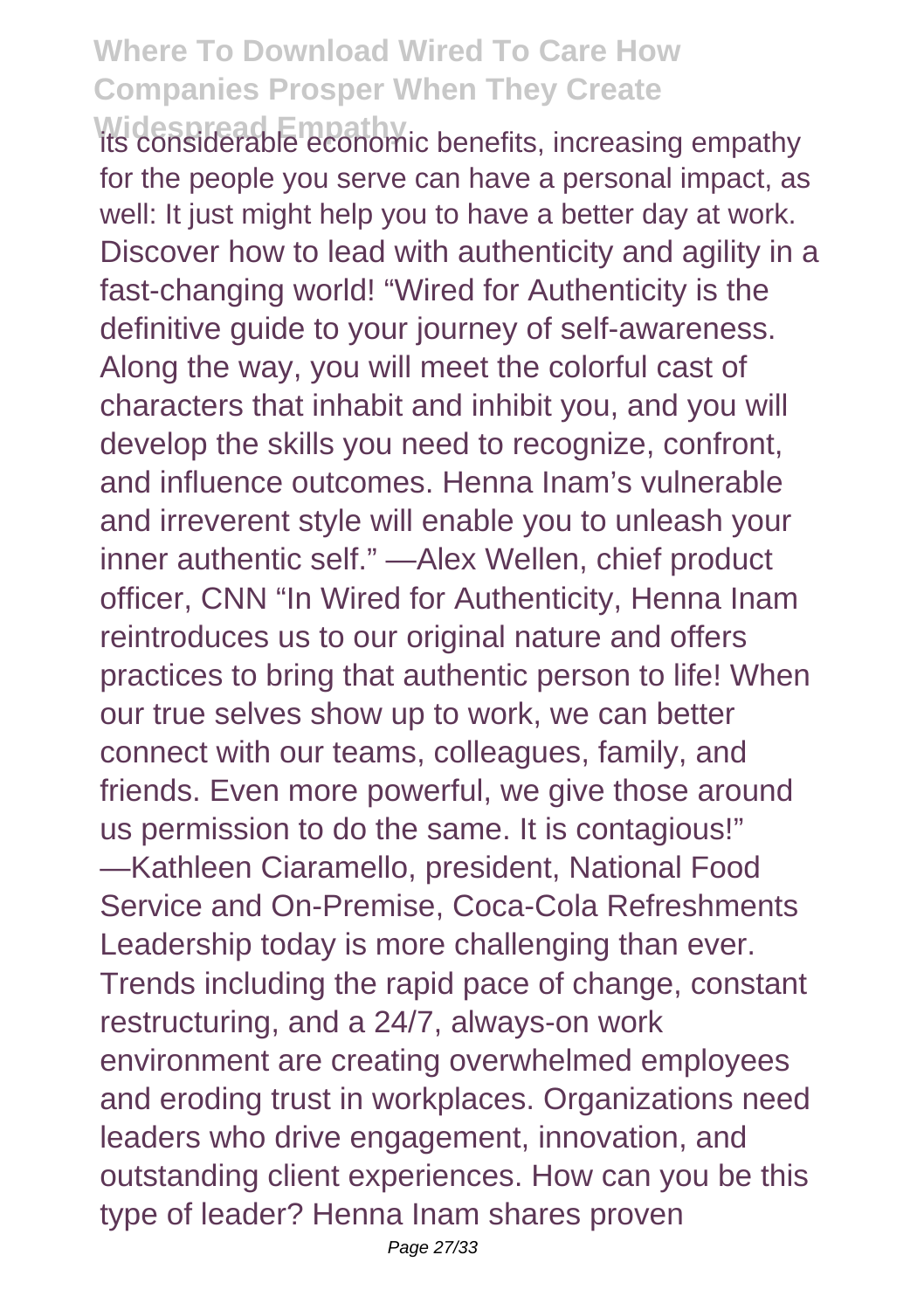Widespread Empathy<br>strategies based on neuroscience research and her work as an executive coach and speaker, with clients who are executives in Fortune 500 companies. The practical tools she shares in this book have worked for her clients and can help you • practice a new model of authenticity to be more trusted and agile and less overwhelmed; • experience greater success and fulfillment in your leadership, workplace, and life; • engage and innfluence clients, peers, and bosses more powerfully; and • lead team members with more inspiration and ease.

Why did so many intelligent people-from venture capitalists to Wall Street elite-fall for the hype? And how did WeWork go so wrong? In little more than a decade, Neumann transformed himself from a struggling baby clothes salesman into the charismatic, hard-partying CEO of a company worth \$47 billion-on paper. With his long hair and feel-good mantras, the six-foot-five Israeli transplant looked the part of a messianic truth teller. Investors swooned, and billions poured in. Neumann dined with the CEOs of JPMorgan and Goldman Sachs, entertaining a parade of power brokers desperate to get a slice of what he was selling: the country's most valuable startup, a once-in-a-lifetime opportunity and a generation-defining moment. Soon, however, WeWork was burning through cash faster than Neumann could bring it in. From his private jet, Page 28/33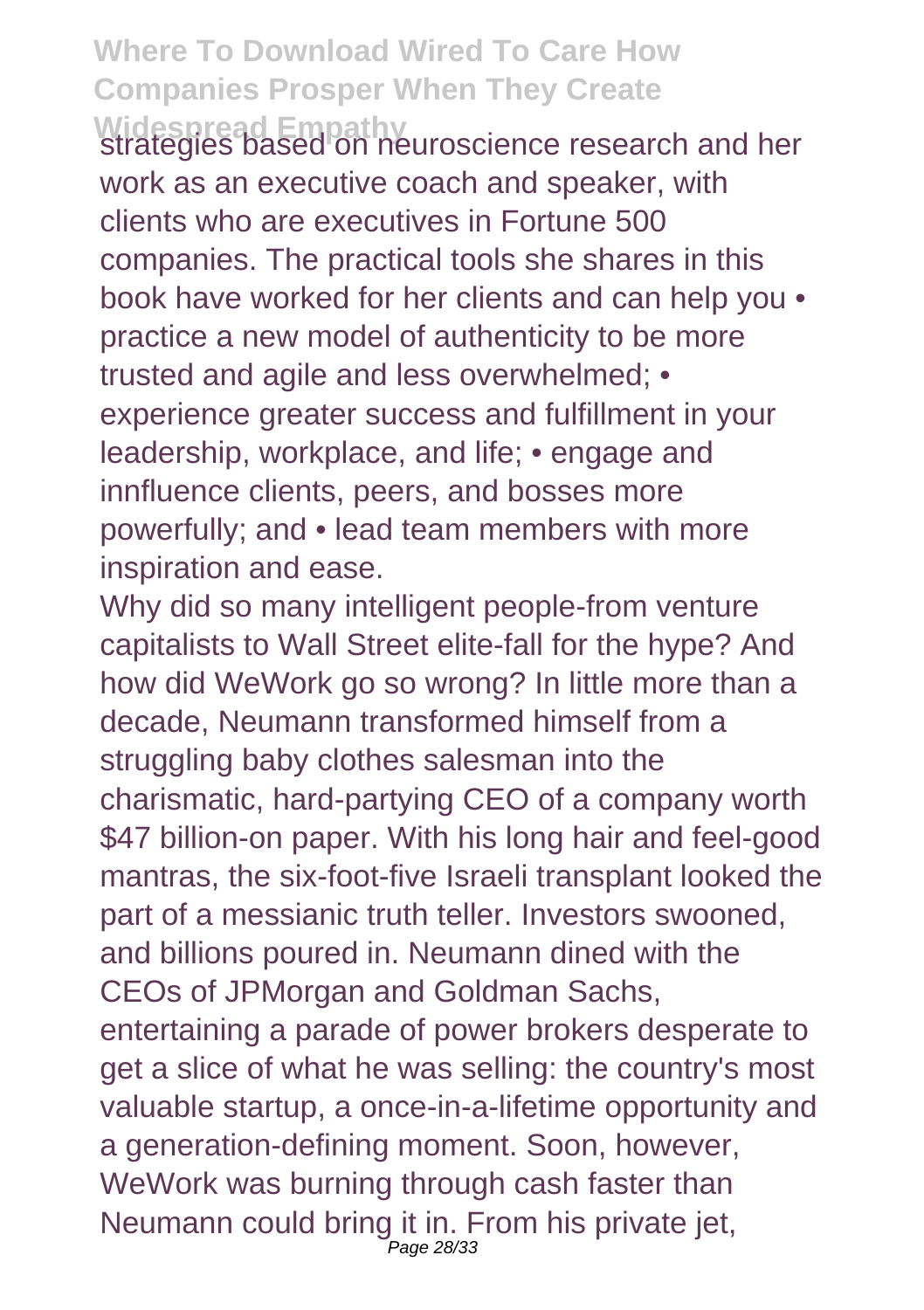**Widespread Empathy** sometimes clouded with marijuana smoke, he scoured the globe for more capital. Then, as WeWork readied a Hail Mary IPO, it all fell apart. . What does a physician do about negative patient reviews on rate-your-doctor websites? Should doctors advertise on Google? How much should a medical practice's website cost? Are Facebook and blogging just passing fads? As medical practices face increasing business pressures in the 21st century, health care providers and executives ponder these and similar questions every day. The Totally Wired Doctor gives plain-talk answers and offers common-sense guidance to managing the formidable assortment of technology and market forces reshaping modern health care. Health providers particularly specialists need a steady flow of new patients. How and where they get them depends less on referring physicians and more on patients shopping online for information first and for doctors second. In The Totally Wired Doctor, author Ron Harman King makes Internet technology easy to understand for medical professionals, examining key elements of medical marketing, patient education and building a successful practice through the online and offline processes patients use to select health care providers. About the AuthorRon Harman King is founder and CEO of Vanguard Communications, a Denver-based marketing, public relations and communications technology firm specializing in Page 29/33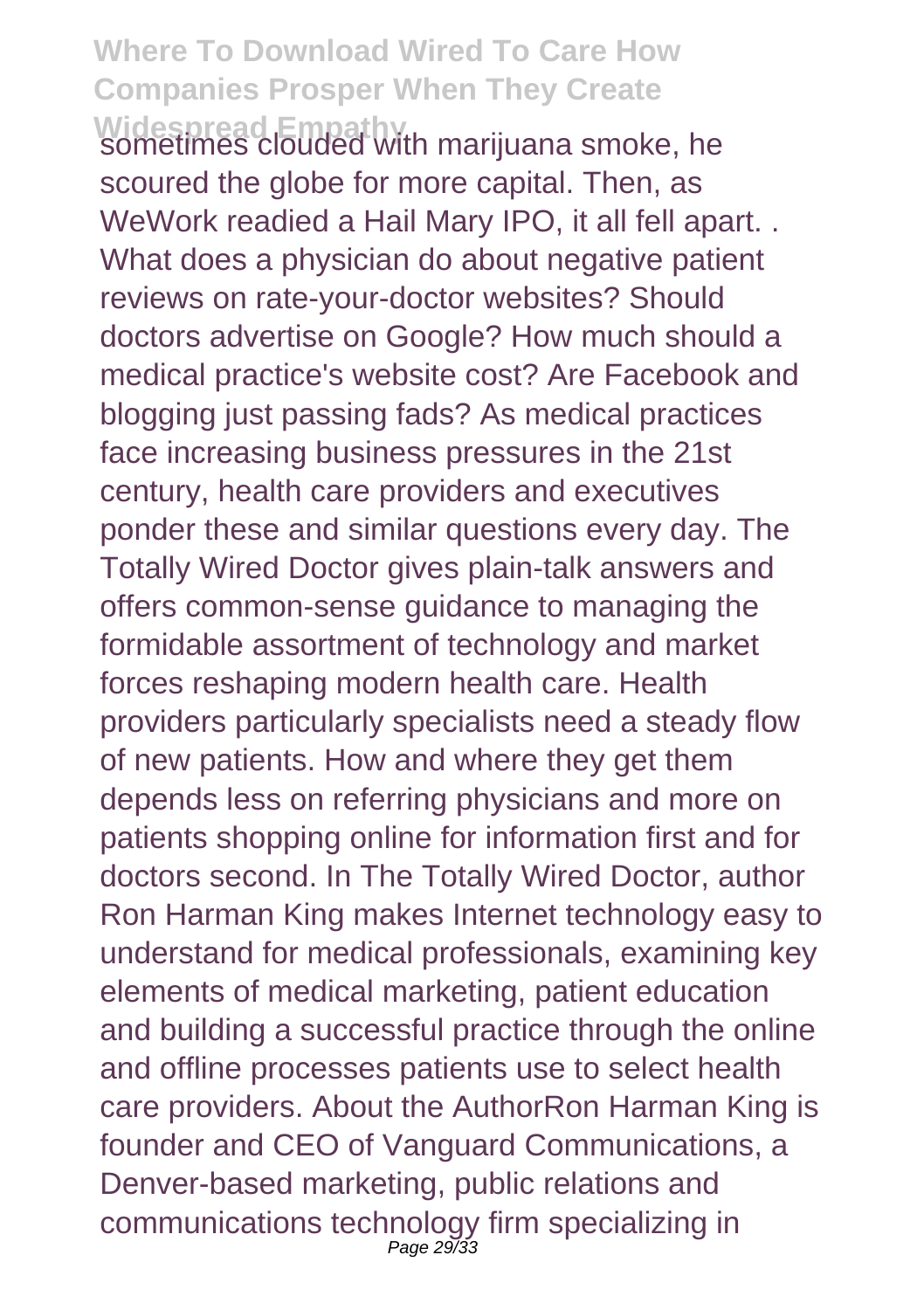Widespread Empathy<br>growing specialty medical practices and specialty hospitals. Through its MedMarketLink program, Vanguard has combined the disciplines of online and offline PR, strategic marketing and information technology to bring new patients to physicians from coast to coast. For more information, visit vanguardcommunications.net.

Praise for "Wired to Care" ""Wired to Care" will convince you that businesses succeed with their hearts as much as their heads. Dev Patnaik has given us just what we need for the lean years ahead."MALCOLM GLADWELL, author of "Outliers, Blink, " and" The Tipping Point" ""Wired to Care" describes how to recover the basic human abilities of empathy that may be buried by your day-to-day business routines. Dev Patnaik shows how you can create a more empathic--and much more successful--business."CHIP HEATH, author of" Made to Stick" "Dev Patnaik's "Wired to Care" maps a path to innovation fueled by 'seeing the world with new eyes.' On numerous occasions, Dev and his colleagues at Jump helped us break through to those most critical insights."BETH COMSTOCK, Chief Marketing Officer, GE ""Wired to Care" offers a roadmap to success paved with empathy. The bottom line is better profits, better products, and happier employees. There is a better day for business (thankfully) when companies are wired to care."ROBYN WATERS, former VP of Trend, Target Page 30/33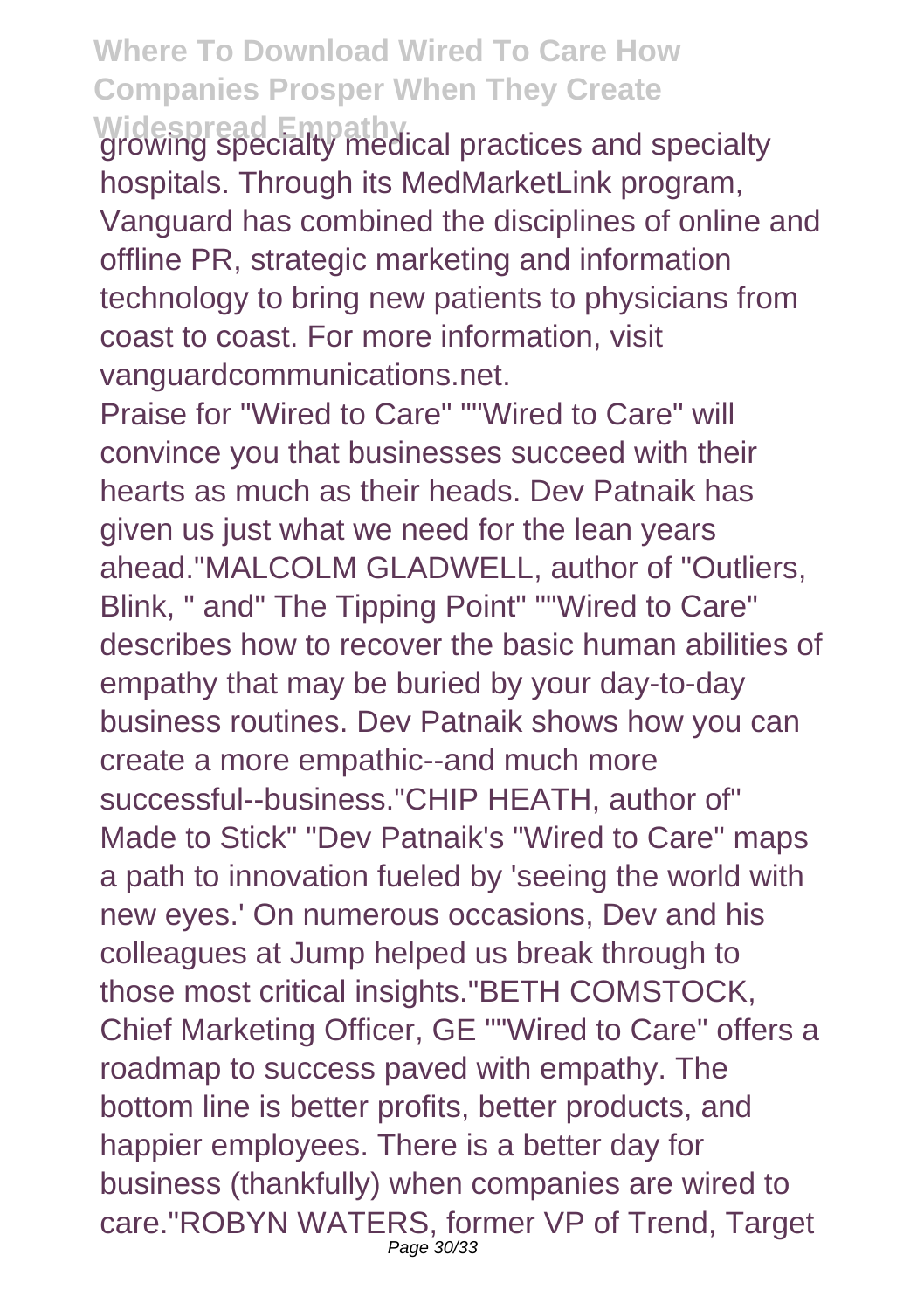Widespread Empathy<br>Stores, and author of "The Hummer and the Mini" Blurring the Line Between Inside and Out What's the critical difference between Nike and every other shoe company on the planet? Why do some airline executives continue to insist that air travel is great, when we all know better? What has enabled Zildjian, a family business founded outside Istanbul, to thrive for almost 400 years? In this essential and illuminating book, top business strategist Dev Patnaik tells the story of how organizations of all kinds prosper when they tap into a power each of us already has: empathy, the ability to reach outside of ourselves and connect with other people. When people inside a company develop a shared sense of what's going on in the world, they see new opportunities faster than their competitors. They have the courage to take a risk on something new. And they have the gut-level certitude to stick with an idea that doesn't take off right away. People are "Wired to Care," and many of the world's best organizations are, too. In pursuit of this idea, Patnaik takes readers inside big companies like IBM, Target, and Intel to see widespread empathy in action. But he also goes to farmers' markets and a conference on world religions. He dives deep into the catacombs of the human brain to find the biological sources of empathy. And he spends time on both sides of the political aisle, with James Carville, the Ragin' Cajun, and John McCain, a national hero, to show how Page 31/33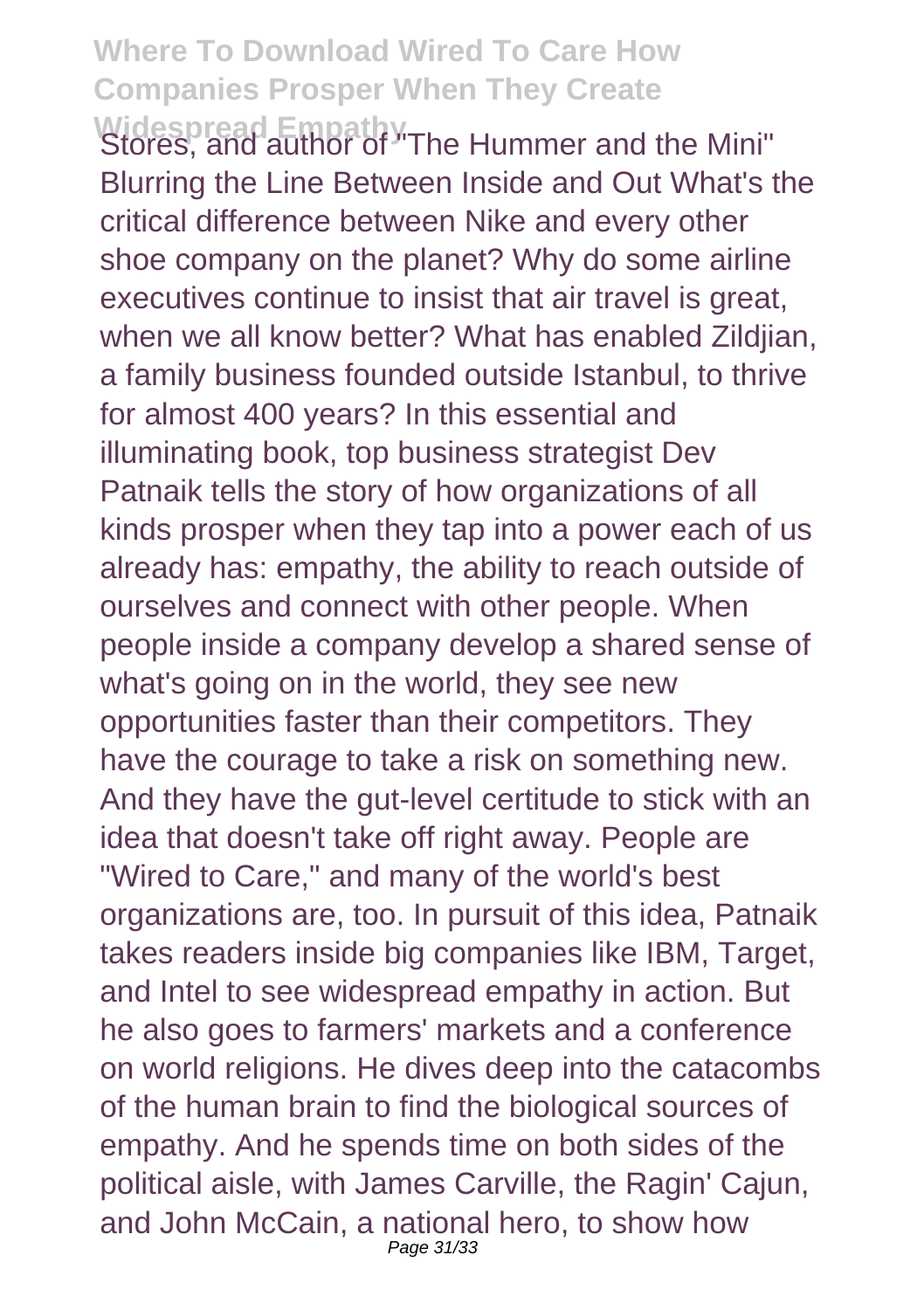Widespread Empathy<br>empathy can give you the acuity to cut through a morass of contradictory information. "Wired to Care "is a compelling tale of the power that people have to see the world through each other's eyes, told with passion for the possibilities that lie ahead if leaders learn to stop worrying about their own problems and start caring about the world around them. As Patnaik notes, in addition to its considerable economic benefits, increasing empathy for the people you serve can have a personal impact, as well: It just might help you to have a better day at work. Rather than focus on technology itself, Colombo (a writer specializing in sales and marketing) applies technology especially the Internet to existing business models, and describes the positive impact such an approach can have on sales. The book also includes interviews with figures like Seth Dodin, Research shows that people cannot reach their full potential unless they are in healthy connection with others. Dr. Amy Banks teaches us how to rewire our brains for healthier relationships and happier, more fulfilling lives. We all experience moments when we feel isolated and alone. A 2006 Purdue University study found that twenty-five percent of Americans cannot name a single person they feel close to. Yet every single one of us is hardwired for close relationships. The key to more satisfying relationships--be it with a significant other, a family member, or a colleague--is to strengthen the neural Page 32/33